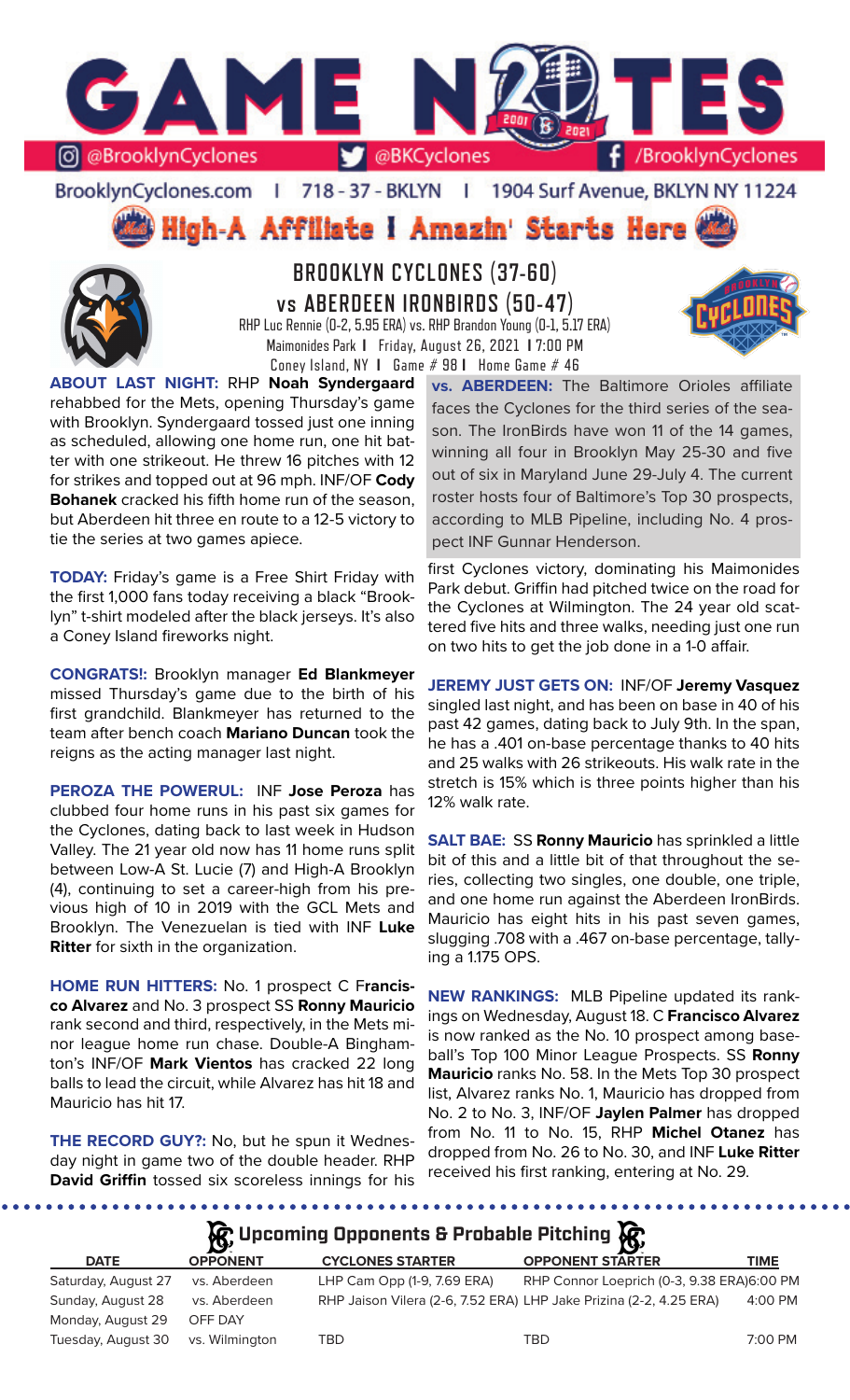| <b>AUGUST 27 VS ABERDEEN</b> | <b>STARTING PITCHER</b>                            |                                                                 | <b>PAGE 2</b> |
|------------------------------|----------------------------------------------------|-----------------------------------------------------------------|---------------|
|                              |                                                    | <b>LUC RENNIE</b>                                               | <b>RHP</b>    |
|                              | Height: 6-2                                        | Weight: 215                                                     |               |
|                              | Date of Birth: April 26, 1994                      | Age: 27                                                         |               |
|                              | Hometown: San Diego, CA                            |                                                                 |               |
|                              |                                                    | How Obtained: Signed as a minor league free agent, May 14, 2021 |               |
|                              | Drafted: 16th round pick, 2012 (Baltimore Orioles) |                                                                 |               |
|                              | High School: Torrey Pines HS (CA)                  |                                                                 |               |

**LAST TIME OUT:** Rennie lasted a career-shortest 1/3 of an inning for a start since he was signed in 2012. Despite receiving a 4-0 lead in the top of the first, Rennie allowed five runs in the bottom of the inning at Hudson Valley.

**HOME RUN HAPPY:** Rennie has allowed 18 home runs in 16 starts this season split between High-A Brooklyn and Double-A Binghamton. Rennie has surrendered a home run in 12 of his 16 starts, including a season and career-high four June 27 at Reading.

**OPENING:** Rennie made his first Brooklyn start against Wilmington on Sunday, July 25 in Coney Island, allowing two runs over four innings.

**BACK WITH THE METS:** New York re-signed Rennie to a minor league contract on May 14 after having signed him to a minor league deal from 2018-2019. He chose free agency in November of 2020.

**ORIGIN STORY:** Rennie was drafted by Baltimore in the 16th round of the 2012 MLB Draft out of Torrey Pines High School in San Diego, CA. Rennie spent 2012-2015 in the Orioles system, pitching with Aberdeen in the New York-Penn League for parts of 2013, 2014, and 2015.

**OUT, THEN BACK IN:** After being released by Baltimore in 2015, Rennie pitched for Evansville in the Frontier League in 2016, 2017, and 2018 making 41 appearances (29 starts). In 2018, Rennie was signed to the Mets organization, joining Low-A Columbia and making 10 appearances. He stayed on in 2019, pitching for Advanced-A St. Lucie and Double-A Binghamton.

**NYPL HISTORY:** Luc Rennie pitched for the Aberdeen Iron-Birds 11 times over three years, but never pitched against the Cyclones.

|             |            |            |     |                |                | 2021 GAME-BY-GAME                |                |                |                |            |
|-------------|------------|------------|-----|----------------|----------------|----------------------------------|----------------|----------------|----------------|------------|
|             |            |            |     |                |                | <b>High-A Brooklyn Cyclones</b>  |                |                |                |            |
| <b>DATE</b> | <b>OPP</b> | <b>DEC</b> | IP  | н              | R              | ER                               | BB             | κ              | HR             | <b>AVG</b> |
| 8/21        | @HV        | L          | O.1 | $\overline{2}$ | 5              | 5                                | 4              | $\Omega$       | 1              | .263       |
| 8/14        | @ WIL      | L          | 5.2 | 3              | 1              | 1                                | 0              | 4              | 0              | .247       |
| 8/8         | HV         |            | 5.0 | 6              | 3              | 3                                | $\overline{2}$ | $\overline{7}$ | 1              | .288       |
| 8/1         | @ JS       |            | 4.2 | 4              | 2              | $\overline{2}$                   | 2              | 6              | 1              | .281       |
| 7/25        | <b>WIL</b> |            | 4.0 | 5              | $\overline{2}$ | $\overline{2}$                   | 3              | 5              | 1              | .313       |
|             |            |            |     |                |                | Double-A Binghamton RumblePonies |                |                |                |            |
| <b>DATE</b> | <b>OPP</b> | <b>DEC</b> | IP  | н              | R              | ER                               | <b>BB</b>      | K              | HR             | <b>AVG</b> |
| 7/20        | ERI        | L          | 2.2 | 8              | $\overline{7}$ | 7                                | $\Omega$       | 5              | $\overline{2}$ | .343       |
| 7/13        | @ALT       | L          | 4.2 | 5              | 6              | 6                                | $\overline{2}$ | 8              | 1              | .328       |
| 7/4         | @ RIC      | L          | 3.2 | 7              | $\overline{7}$ | 7                                | $\overline{2}$ | $\overline{7}$ | 1              | .335       |
| 6/27        | @ REA      |            | 41  | 6              | 7              | 7                                | $\overline{2}$ | $\overline{2}$ | 4              | .331       |
| 6/20        | <b>POR</b> | W          | 6.0 | 6              | 1              | 1                                | 1              | $\overline{2}$ | $\Omega$       | .333       |
| 6/13        | <b>BOW</b> | L          | 5.0 | 9              | 7              | 6                                | $\overline{2}$ | $\overline{2}$ | 3              | .349       |
| 6/8         | <b>BOW</b> | L          | 5.0 | 4              | 5              | 5                                | 1              | 4              | 1              | .341       |
| 6/2         | @NH        |            | 31  | 9              | 5              | 5                                | $\overline{2}$ | $\overline{2}$ | 1              | .379       |
| 5/26        | @ AKR      | L          | 2.0 | 5              | $\overline{2}$ | 2                                | 1              | 3              | $\Omega$       | .340       |
| 5/21        | $@$ ERI    |            | 5.2 | 5              | 1              | 1                                | $\overline{2}$ | 8              | $\mathbf 0$    | .297       |
| 5/15        | ALT        |            | 4.0 | 6              | 4              | 4                                | 1              | $\overline{2}$ | 1              | .375       |
|             | K%         |            |     |                | BB%            |                                  |                |                | <b>HR/9</b>    |            |
|             |            |            |     |                |                |                                  |                |                |                |            |

| 24.2%                                   | 12.1% | 1.83 |  |  |  |  |
|-----------------------------------------|-------|------|--|--|--|--|
| <b>BABIP</b>                            | GB%   | FIP  |  |  |  |  |
| .308                                    | 33.5% | 5.22 |  |  |  |  |
| <b>RENNIE'S SEASON AND CAREER HIGHS</b> |       |      |  |  |  |  |

| 2021 Season             |                              | Career                         |
|-------------------------|------------------------------|--------------------------------|
| 8 (2x, 5/21 at Erie)    | <b>Strikeouts</b>            | 14 (7/22/18 vs. Augusta)       |
| None                    | <b>Double Digit K Games</b>  | 1 (7/22/18 vs. Augusta)        |
| 9 (2x, 6/13 vs. Bowie)  | <b>High Hits, Game</b>       | 12 (4/8/14 @ Hagerstown)       |
| 4 (6/27 at Reading)     | High HR, Game                | 4 (6/27/21 at Reading)         |
| 7 (3x, 7/20 vs. Erie)   | <b>High Runs, Game</b>       | 10 (6/26/19 vs. Erie)          |
| 3 (7/25 vs. Wilmington) | <b>High Walks, Game</b>      | 4 (6/15/19 vs. Altoona)        |
| 6.0 (6/20 vs. Portland) | <b>Innings Pitched, Game</b> | 8.0 (8/14/19 @ Ft. Myers)      |
| None                    | <b>Complete Games</b>        | 4 (8/14/19 - 8 innings at FTM) |
| None                    | <b>Shutouts</b>              | None                           |

|                 |                 | <b>CATCHER ERA</b>                                    |                |     |         |
|-----------------|-----------------|-------------------------------------------------------|----------------|-----|---------|
|                 |                 |                                                       |                |     |         |
| <b>NAME</b>     | G               | ER                                                    | <b>INN</b>     |     | ERA     |
| Alvarez         | 38              | 186                                                   | 289.2          |     | 5.78    |
| Campos          | 3               | 6                                                     | 18             |     | 1.00    |
| Gaddis          | 5               | 12                                                    | 43             |     | 2.51    |
| Mena            | 22              | 77                                                    | 164            |     | 4.23    |
| Senger          | 9               | 44                                                    | 81             |     | 4.89    |
| Uriarte         | 21              | 82                                                    | 159.1          |     | 4.63    |
|                 |                 | CYCLONES STARTING PITCHER BREAKDOWN                   |                |     |         |
| <b>STARTER</b>  |                 | <b>GS Quality StartsRun SupportRS/Start BC Record</b> |                |     |         |
| Butto, Jose     | 10 <sup>1</sup> | 1                                                     | 41             | 4.1 | $4-6$   |
| Ginn, J.T.      | 6               | 1                                                     | 25             | 4.2 | $2 - 4$ |
| Grey, Connor    | 4               | 1                                                     | 21             | 5.2 | $3-1$   |
| Griffin, David  | 3               | 1                                                     | 14             | 47  | $1-2$   |
| Kisena, Alec    | 15              | 0                                                     | 71             | 4.7 | $5-10$  |
| Lasko, Justin   | 11              | 6                                                     | 44             | 4.0 | $4 - 7$ |
| Morris, Colby   | 1               | $\Omega$                                              | $\overline{4}$ | 4.0 | $O-1$   |
| Opp, Cam        | 13              | 1                                                     | 46             | 3.5 | $4 - 9$ |
| Parsons, Hunter | 1               | $\Omega$                                              | 5              | 5.0 | $1-0$   |
| Rennie, Luc     | 5               | $\Omega$                                              | 17             | 3.4 | $2 - 3$ |
| Rojas, Oscar    | 4               | $\Omega$                                              | 21             | 5.3 | $1 - 3$ |
| Syndergaard     | 1               | $\Omega$                                              | 5              | 5.0 | $O-1$   |
| Vilera, Jaison  | 17              | $\Omega$                                              | 91             | 5.4 | $6-11$  |
| Walker, Josh    | 4               | 1                                                     | 27             | 6.8 | $3-1$   |
| <b>REAKDOWN</b> |                 |                                                       |                |     |         |
|                 |                 |                                                       |                |     |         |

| <b>BROOKLYN CYCLONES PITCHING BREAKDOWN</b> |     |  |  |  |  |  |  |  |  |                           |                                                             |                                              |                         |  |  |  |  |  |
|---------------------------------------------|-----|--|--|--|--|--|--|--|--|---------------------------|-------------------------------------------------------------|----------------------------------------------|-------------------------|--|--|--|--|--|
|                                             | W-L |  |  |  |  |  |  |  |  | ERA IP H R ER BB K HR AVG |                                                             | W-L                                          | ERA IP HR ER BB KHR AVG |  |  |  |  |  |
| <b>STARTERS</b>                             |     |  |  |  |  |  |  |  |  |                           | 15-39  5.20  434.1  443  280  251  150  446  62  .261  HOME | 22-23 3.84 396.0343 196 169 160 432 31 .232  |                         |  |  |  |  |  |
| RELIEVERS                                   |     |  |  |  |  |  |  |  |  |                           | 22-21 4.02 380.1 325 207 170 207 431 27 .230 ROAD           | 15-37 5.42 418.2 425 291 252 197 445 58 .260 |                         |  |  |  |  |  |
| <b>TOTAL</b>                                |     |  |  |  |  |  |  |  |  |                           | 37-60 4.60 814.2 768 487 416 357 877 89 .247 TOTAL          | 37-60 4.60 814.2 768 487 416 357 877 89 .247 |                         |  |  |  |  |  |

## **BULLPEN NOTES**

-RHP Brian Metoyer leads the team with a 34.2% strikeout rate, ranks second with a 1.00 WHIP, and a .200 BABIP. -RHP Willy Taveras ranks second on the team with a 30.2% strikeout rate and first with a 0.86 WHIP and 2.98 FIP.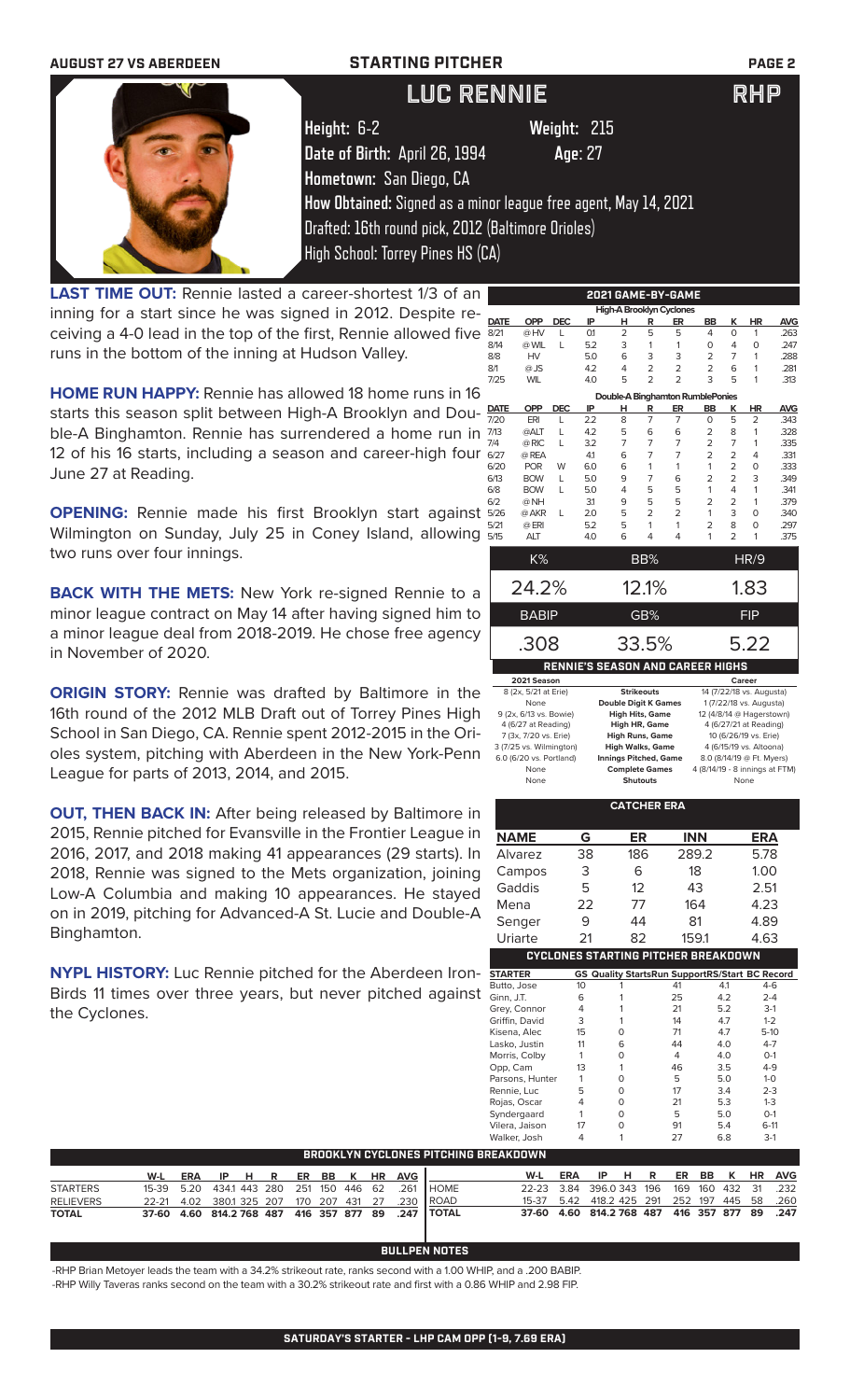| AUGUST 27 VS ABERDEEN |
|-----------------------|
|-----------------------|

## **AUGUST 27 IS ABSOLUTE 27 IS ABER 21 IS A PAGE 3**

| $# 30$ FRANCISCO ALVAREZ - C | .239. 16 HR. 49 RBI. .402 WOBA. wRC+ 144 |
|------------------------------|------------------------------------------|
|                              |                                          |

| <b>Last Game:</b> 1-2, RBI, BB | Home: 18-105 (.171)         | <b>Last HR:</b> 8/18 at Hudson Valley              | <b>Season High, Hits:</b> 3 (3x, 8/10 at WIL           |
|--------------------------------|-----------------------------|----------------------------------------------------|--------------------------------------------------------|
| <b>RISP:</b> 19-68 (.279)      | <b>Road:</b> 36-121 (.300)  | <b>Multi-Hit Games: 13 (8/18 at Hudson Valley)</b> | <b>Season High, Runs:</b> $3$ ( $3x$ , $7/6$ at $HV$ ) |
| <b>Streak:</b> 1 G (1-2)       | <b>vs. ABD:</b> 6-38 (.158) | <b>Multi-RBI Games: 14 (8/15 at Wilmington)</b>    | <b>Season High, RBI:</b> 4 (2x, 8/10 at WIL)           |

e: 18-105 (.171) **Last HR:** 8/18 at Hudson Valley **Season High, Hits:** 3 (3x, 8/10 at WIL)<br>- **18-121 (.300) Multi-Hit Games: 13** (8/18 at Hudson Valley) **Season High, Runs:** 3 (3x, 7/6 at HV) **RISP: 28-88 (.300) Rulti-Hit Games: 13 (8/18** at Hudson Valley) **Multi-Hit Games: 1**3 (8/18 at Hudson Valley) **BD:** 6-38 (.158)

**Season High, SB:** 1 (4x, 8/24 vs. ABD)

- Enters his fourth year in the Mets organization...Called up from Low-A St. Lucie on Monday, May 24...19 years old, turning 20 on November 19 • Ranks as the No. 1 prospect in the Mets system according to both *MLB Pipeline* and *Baseball America*...Ranked as No. 4 catching prospect in baseball and the
- No. 38 prospect in the game according to *MLB Pipeline* • Hit .417 (20-48) with five doubles, two home runs, and 12 RBIs in 15 games with St. Lucie...Struck out seven times and walked 15...went 2-for-4 in stolen bases
- Non-roster invitee to Mets Spring Training...Signed with NYM as NDFA on July 2, 2018

| 1#9    ZACH ASHFORD - OF  |                           |                                                   | . 241, 1 HR, 15 RBI, .325 wOBA, wRC+ 96.            |
|---------------------------|---------------------------|---------------------------------------------------|-----------------------------------------------------|
| <b>Last Game: 0-4</b>     | Home: 20-87 (.230)        | Last HR: 5/23 vs. Hudson Valley                   | <b>Season High, Hits:</b> $2$ (7x, $8/8$ vs. $HV$ ) |
| <b>RISP:</b> 16-48 (.333) | <b>Road:</b> 21-83 (.253) | <b>Multi-Hit Games:</b> 8 (8/20 at Hudson Valley) | <b>Season High, Runs: 2 (6/6 at JS)</b>             |
| Streak:                   | vs. ABD: 6-32 (.188)      | <b>Multi-RBI Games: 3 (7/24 vs. Wilmington)</b>   | <b>Season High, RBI:</b> 2 (3x, 7/24 vs. WIL)       |
|                           |                           |                                                   | <b>Season High, SB:</b> $1(3x, 7/7$ at $HV$ )       |

- Enters his third year in the Mets organization...Called up from Low-A St. Lucie on Saturday, May 22
- Hit .340 (17-50) in 14 games with the St. Lucie Mets in 2021, collecting three doubles and six walks with a stolen base
- Spent his first few games as a pro with Brooklyn in 2019, hitting .136 in 16 games before being sent to the GCL Mets (37 G, .295/2/23/.413)

Drafted by the Mets out of Fresno State in the 6th round of the 2019 MLB Draft<br>• 11 CODY BOHANEK - INF **# 11 CODY BOHANEK - INF .186, 5 HR, 17 RBI, .304 wOBA, wRC+ 86 Last Game:** 2-4, HR, 2B, 2 RBI **Home:** 14-69 (.203) **Last HR:** 8/26 vs. Aberdeen **Season High, Hits:** 3 (5/5 at Asheville) **RISP:** 4-39 (.103) **Road:** 13-81 (.160) **Multi-Hit Games:** 4 (6/27 vs. Jersey Shore) **Season High, Runs:** 2 (2x, 6/15 at Wil) **Streak:** 1 G (2-4) **vs. ABD:** 4-20 (.200) **Multi-RBI Games:** 3 (7/15 vs. Jersey Shore) **Seaon High, RBI:** 2 (4x, 8/26 vs. ABD) **Season High, SB:** 1 (2x, 6/27 vs. JS)

- Enters his third year in the Mets organization and his fifth as a professional...Traded from Houston to the Mets in January of 2019 along with 3B J.D. Davis in exchange for OF Ross Adolph, INF Luis Santana, and C Scott Manea
- Returns from Triple-A Syracuse 5/12-6/8, 6/24, 8/6-8/25: 34 G, .191/.351/.292/.643 with four doubles, one triple, one home run, and six RBIs with 17 walks • Broke camp with Brooklyn: 5 G, .313/.500/.500 with a home run a two RBIs before the call up
- Originally drafted by Houston in the 30th round of the 2017 MLB Draft from the University of Illinois-Chicago

| $\bm{\#}$ 48 $\,$ OSCAR CAMPOS - C $\,$ |                     |                         | .143, O HR, O RBI, .129 wOBA, wRC+ -24  |
|-----------------------------------------|---------------------|-------------------------|-----------------------------------------|
| <b>Last Game: 1-1, <math>R</math></b>   | Home: $1-3$         | Last HR:                | Season High, Hits: 1(8/26 vs. Aberdeen) |
| $RISP: 0-1$                             | Road: $0-4$         | <b>Multi-Hit Games:</b> | Season High, Runs:                      |
| <b>Streak:</b> $1 \text{ G (1-1)}$      | <b>vs. ABD: 1-3</b> | <b>Multi-RBI Games:</b> | Season High, RBI:                       |
|                                         |                     |                         | Season High, SB:                        |

- Signed by the Mets on August 20 from the Tri-City ValleyCats of the Frontier League, hitting .305/.322/.405 in 63 games with 17 doubles, three triples, three HR • Came up through the Houston Astros system since 2014, spending six games in 2019 with Triple-A Round Rock. Spent the majority of the season with Low-A Quad Cities in the Midwest League...elected free agency following the 2020 year.
- Played for Tri-City in the Houston system in 2018, facing the Brooklyn Cyclones in the NY-Penn League going 4-11...Faced current Mets big leaguer RHP Tylor Megill.

|                             | $\#$ 8 ANTOINE DUPLANTIS - OF |                             |                                                    | .259, 5 HR, 28 RBI, .313 wOBA, wRC+ 92                 |
|-----------------------------|-------------------------------|-----------------------------|----------------------------------------------------|--------------------------------------------------------|
| Last Game: 0-5              |                               | <b>Home:</b> 33-155 (.213)  | <b>Last HR:</b> 7/22 vs. Wilmington                | <b>Season High, Hits: 4 (2x, 7/22 vs. WIL)</b>         |
| <b>RISP:</b> 19-70 $(.271)$ |                               | <b>Road:</b> 60-200 (.300)  | <b>Multi-Hit Games: 25 (8/21 at Hudson Valley)</b> | <b>Season High, Runs: 4 (5/16 at Greenville)</b>       |
| Streak:                     |                               | <b>vs. ABD:</b> 9-52 (.173) | <b>Multi-RBI Games:</b> 5 (8/6 vs. Hudson Valley)  | <b>Season High, RBI:</b> $3$ ( $3x$ , $8/6$ vs. $HV$ ) |
|                             |                               |                             |                                                    | <b>Season High, SB:</b> 1 (6x, 8/20 at HV)             |

- Enters his third year in the Mets organization ...Spent his draft year with Brooklyn and scored the game-winning run against Lowell in the 2019 NYPL Championship
- Recorded eight outfield assists in 47 games to lead Brooklyn in 2019
- Finished his LSU career with 359 hits, most in school history and second-most in SEC history behind fellow Mets MiLB outfielder Jake Mangum (383 hits)...Never finished a season at LSU hitting lower than .316
- Mets 12th round pick, 2019...Also drafted in the 19th round by Cleveland in 2018...Brother Armond, holds the world record in the pole vault with a height of 6.18m.

| $#7$ NIC GADDIS - C/3B                              |                                        |                                                                                                                                                              | .214, 2 HR, 8 RBI, .361 wOBA, wRC+ 122                                                               |
|-----------------------------------------------------|----------------------------------------|--------------------------------------------------------------------------------------------------------------------------------------------------------------|------------------------------------------------------------------------------------------------------|
| <b>Last Game: DNP</b><br><b>RISP:</b> $5-12$ (.417) | <b>Home: 1-11</b><br><b>Road: 4-16</b> | <b>Last HR:</b> 7/24 vs. Wilmington<br><b>Multi-Hit Games: 1 (8/10 at Wilmington)</b>                                                                        | <b>Season High, Hits: 2 (8/10 at Wilmington)</b><br><b>Season High, Runs: 2 (8/10 at Wilmington)</b> |
| <b>Streak: 3 G (4-12)</b>                           | <b>vs. HV: 0-5</b>                     | <b>Multi-RBI Games: 3 (8/15 at Wilmington)</b>                                                                                                               | <b>Season High, RBI:</b> 3 (8/10 at Wilmington)<br>Season High, SB:                                  |
|                                                     |                                        | • Enters his third year in the Mets organizationReceived from Low-A St. Lucie on Saturday, July 17 when C Juan Uriarte was placed on the temp. inactive list |                                                                                                      |

- Hit .250 (20-80) with a .421 OBP in 25 games with St. Lucie, hitting three home runs (a career-high) from his two in 2019.
- Returns to Coney Island where he was a member of the 2019 Cyclones for 15 games before being transferred to the GCL Mets.
- Hit a combined .192 across 40 games in 2019 with Brooklyn and the GCL Mets
- Drafted by the Mets in the 16th round of the 2019 MLB Draft out of Jacksonville State...Hails from Trenton, GA.

| $# 10$ LUIS GONZALEZ - INF                            |                                                                      |                                                                                                                | .259. 4 HR. 16 RBI. .303 WOBA. wRC+ 85                                                        |
|-------------------------------------------------------|----------------------------------------------------------------------|----------------------------------------------------------------------------------------------------------------|-----------------------------------------------------------------------------------------------|
| Last Game: 2-4, R, RBI<br><b>RISP:</b> $11-40$ (.275) | Home: 16-60 (.267)<br><b>Road:</b> 22-87 (.252)                      | <b>Last HR:</b> 8/10 at Wilmington<br>Multi-Hit Games: 9 (8/18 at Hudson Valley)                               | <b>Season High, Hits: 4 (2x, 8/10 at WIL)</b><br><b>Season High, Runs:</b> 3 (3x 8/10 at WIL) |
| <b>Streak:</b> $1 G (2-4)$                            | vs. ABD: 3-23 (.130)                                                 | <b>Multi-RBI Games: 4 (8/11 at Wilmington)</b>                                                                 | <b>Season High, RBI:</b> 2 (4x, 8/11 at WIL)<br><b>Season High, SB:</b> 1(7/22 vs. WIL)       |
|                                                       | • Played three games with Low-A St. Lucie, going 3-12 with a double. | • Enters his first season in the Mets organization, signing a minor league deal with New York on May 30, 2021. |                                                                                               |

- Spent seven seasons in the Cincinnati farm system, reaching as high as Triple-A Louisville in 2019.
- Career .253 hitter in 587 games and 2,151 at-bats with Cincinnati and New York farm systems.
- Signed with the Reds in September of 2012.

| # 2 RONNY MAURICIO - INF        |                             |                                                | .239, 17 HR, 57 RBI, .317 wOBA, wRC+ 94        |
|---------------------------------|-----------------------------|------------------------------------------------|------------------------------------------------|
| <b>Last Game: 2-5, 2B, RBI</b>  | <b>Home: 31-149 (.208)</b>  | <b>Last HR:</b> 8/24 vs. Aberdeen              | <b>Season High, Hits: 3 (5x, 8/24 vs. ABD)</b> |
| <b>RISP:</b> $24-94$ ( $.255$ ) | <b>Road:</b> 53-196 (.270)  | <b>Multi-Hit Games: 22 (8/24 vs. Aberdeen)</b> | <b>Season High, Runs: 3 (2x 7/27 vs. ABD)</b>  |
| <b>Streak:</b> $1 G (2-5)$      | <b>vs. ABD:</b> 9-37 (.243) | <b>Multi-RBI Games: 16 (8/24 vs. Aberdeen)</b> | <b>Season High, RBI:</b> 4 (3x, 8/25 vs. ABD)  |
|                                 |                             |                                                | <b>Season High, SB: 2 (6/27 vs. JS)</b>        |

- Enters his fifth year in the Mets organization...Rated as the No. 2 prospect in the Mets system and the No. 58 prospect in baseball according to *MLB Pipeline* • Non-roster invitee to Spring Training for the third consecutive season...Spent 2020 at the Mets Alternate Site and had one at-bat with the Tigres del Licey in the Dominican Winter League
- Named a South Atlantic League mid-season All-Star with Columbia (A) in 2019
- Won the 2018 GCL Mets Sterling Award, given to the team's most valuable player...Signed with the Mets as a 16-year-old on July 2, 2017.

## **Last Game:** DNP **Home:** 1-15 **Last HR: Season High, Hits:** 2 (8/10 at WIL) **# 14 TANNER MURPHY - OF .184, 0 HR, 3 RBI, .287 wOBA, wRC+ 68**

| <b>RISP:</b> 4-13 (.308) | <b>Road: 6-23</b> | <b>Multi-Hit Games: 1 (8/10 at Wilmington)</b> | Season High, Runs: 1 (2x, 8/10 at WIL)                                              |
|--------------------------|-------------------|------------------------------------------------|-------------------------------------------------------------------------------------|
| Streak:                  | $vs.$ ABD: $0-6$  | <b>Multi-RBI Games: 1(8/10 at Wilmington)</b>  | <b>Season High, RBI:</b> 2 (8/10 at WIL)<br><b>Season High, SB: 1 (8/21 at WIL)</b> |
|                          |                   |                                                |                                                                                     |

- Enters his third year in the Mets organization...promoted from Low-A St. Lucie on Friday, August 6
- Played 25 games (four with FCL Mets) and 21 with Low-A St. Lucie, hitting a combined .195 with a .316 OBP, hitting three home runs and driving in 14 runs • Spent his first professional season with the Rookie-level Kingsport Mets in the Appalachian League, hitting. 201 in 40 games
- Drafted by the Mets in the 18th round of the 2019 MLB Draft out of the University of North Florida...Born and raised in Memphis, TN.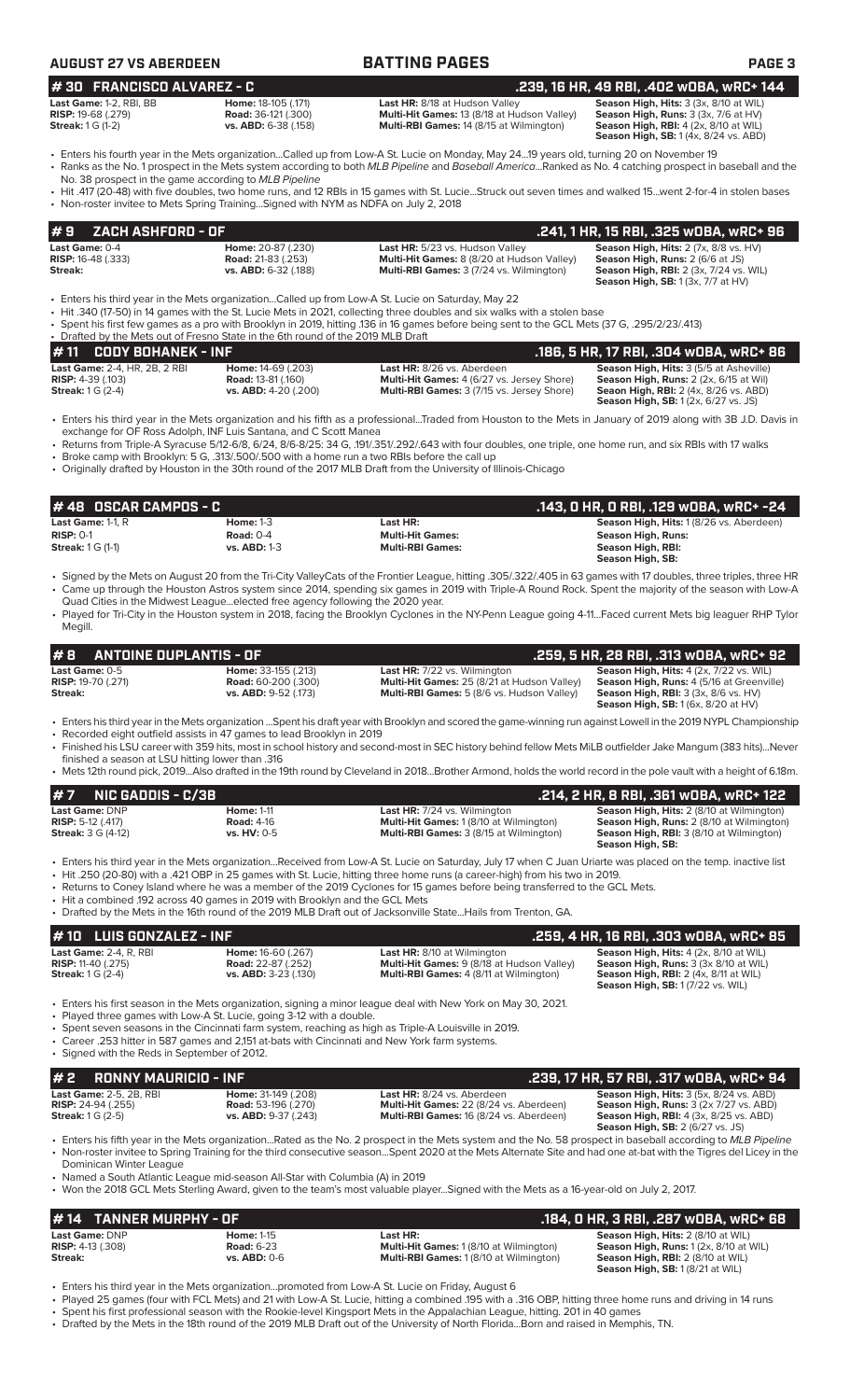## **AUGUST 27 VS ABERDEEN BATTING PAGES PAGE 4**

### **# 22 JAYLEN PALMER - INF/OF .225, 1 HR, 8 RBI, .360 wOBA, wRC+ 112 Last Game:** 1-5, R<br> **RISP:** 3-19 (.158) **Road: 11-43** (.256) **Road: 11-43** (.256) **Multi-Hit Games:** 2 (8/13 at Wilmington) **Cast Game: 1-5, R Risp: Risp: RISP: RISP: RISP: RISP: RISP: RISP: RISP: RISP: 8-19** (.158) **Road:** 11-43 (.256) **Multi-Hit Games:** 2 (8/13 at Wilmington) **Season High, Runs:** 2 (3x, 8/24 vs. ABD) **Se Multi-RBI Games: 3 (8/18 at Hudson Valley) Season High, RBI:** 3 (8/18 at HV)<br>**Season High, SB:** 1 (4x, 8/18 at HV)

• Enters his fourth year in the Mets organization...No. 11 prospect in the Mets system, according to *MLB Pipeline*...Promoted to High-A Brooklyn on 8/3. • Stole 23 bases for Low-A St. Lucie (departs the league as the third-highest total in Low-A Southeast).

• Hit .276/.378/.386 across 66 games with St. Lucie in 2021, collecting 13 doubles, four triples, and two home runs with 24 RBIs.

• Lowered his strikeout rate from 40% in 2019 with Kingsport to 28% with St. Lucie.

• Drafted in the 22nd round of the 2018 MLB Draft out of Holy Cross (NY) High School in Flushing...\$200K signing bonus

| <b>JOSE PEROZA - INF</b><br>#4                              |                                                                                                                                                                                                                                                                |                                                                                                                                                                                                                                                                                                                                                                                 | .222, 2 HR, 5 RBI, .394 wOBA, wRC+ 133                                                                                                                                  |
|-------------------------------------------------------------|----------------------------------------------------------------------------------------------------------------------------------------------------------------------------------------------------------------------------------------------------------------|---------------------------------------------------------------------------------------------------------------------------------------------------------------------------------------------------------------------------------------------------------------------------------------------------------------------------------------------------------------------------------|-------------------------------------------------------------------------------------------------------------------------------------------------------------------------|
| Last Game: DNP<br><b>RISP:</b> 3-16 (.188)<br>Streak:       | <b>Home: 6-22</b><br><b>Road: 10-40 (.250)</b><br>vs. ABD: 2-5                                                                                                                                                                                                 | Last HR: 8/24 vs. Aberdeen<br>Multi-Hit Games: 4 (8/24 vs. Aberdeen)<br>Multi-RBI Games: 3 (8/24 vs. Aberdeen)                                                                                                                                                                                                                                                                  | Season High, Hits: 2 (5x, 8/24 vs. ABD)<br>Season High, Runs: 2 (8/18 at HV)<br><b>Season High, RBI: 3 (2x, 8/24 vs. ABD)</b><br><b>Season High, SB:</b>                |
|                                                             | • Hit .274 with seven home runs and 47 RBIs across 64 games with Low-A St. Lucie this season.<br>• Part of Brooklyn's 2019 New York-Penn League Championship Team.<br>• Signed as non-drafted international free agent signing on July 2, 2016 from Venezuela. | • Enters his sixth year in the Mets organizationpromoted to Brooklyn on 8/3 from Low-A St. Lucie.<br>• 2021 marks his first full-season assignment after short season assignments with GCL Mets and the NYPL.                                                                                                                                                                   |                                                                                                                                                                         |
| # 19<br><b>LUKE RITTER - INF</b>                            |                                                                                                                                                                                                                                                                |                                                                                                                                                                                                                                                                                                                                                                                 | .240, 11 HR, 36 RBI, .333 wOBA, wRC+ 104                                                                                                                                |
| Last Game: 0-4, 4 K<br><b>RISP:</b> 11-53 (.208)<br>Streak: | Home: 12-71 (.169)<br><b>Road: 34-118 (.288)</b><br>vs. ABD: 14-41 (.341)                                                                                                                                                                                      | Last HR: 7/6 at Hudson Valley<br>Multi-Hit Games: 12 (8/19 at Hudson Valley)<br>Multi-RBI Games: 9 (8/19 at Hudson Valley)                                                                                                                                                                                                                                                      | Season High, Hits: 3 (5/11 at Greenville)<br>Season High, Runs: 2 (3x, 7/6 at HV)<br>Season High, RBI: 6 (6/20 at Wilmington)<br>Season High, SB: 1(5/12 at Greenville) |
|                                                             | • Led Brooklyn in 2019 in games played (68), runs (39), doubles (15), and walks (33)<br>• Played linebacker at Rockhurst High School and set the school record with 184 tackles.                                                                               | · Enters his third year in the Mets organizationWon a New York-Penn League title with Brooklyn in 2019<br>• Missed 32 games with a broken bone in his left handWent on the IL after July 7 when he suffered the injury mid-game at Hudson Valley<br>• Mets 7th-round pick in 2019 from Wichita StateAlso drafted by the Minnesota Twins in the 37th round of the 2018 MLB Draft |                                                                                                                                                                         |
| #45 JOE SUOZZI - OF                                         |                                                                                                                                                                                                                                                                |                                                                                                                                                                                                                                                                                                                                                                                 | .222, 1 HR, 6 RBI, .358 wOBA, wRC+ 111                                                                                                                                  |
| Last Game: DNP<br><b>RISP:</b> $4-17$ (.235)<br>Streak:     | <b>Home: 5-26</b><br><b>Road: 3-10</b><br>vs. ABD: 0-2                                                                                                                                                                                                         | Last HR: 7/16 vs. Jersey Shore<br>Multi-Hit Games: 1 (7/28 at Jersey Shore)<br>Multi-RBI Games: 2 (8/5 vs. Jersey Shore)                                                                                                                                                                                                                                                        | Season High, Hits: 2 (7/28 at JS)<br>Season High, Runs: 2 (7/27 at JS)<br>Season High, RBI: 2 (2x, 8/5 vs. HV)<br>Season High, SB:                                      |
|                                                             | • Enters his third year in the Mets organizationreceived from Low-A St. Lucie on July 13<br>• Signed by the Mets on June 15, 2020 out of Boston College                                                                                                        | • Hit .292 with a .372 on-base percentage in 30 games with the Metsposted a wRC+112, hitting four doubles and two home runs                                                                                                                                                                                                                                                     |                                                                                                                                                                         |

• Attended Chaminade High School in Mineola, NY

• His father, Tom Suozzi, is the former Nassau County Executive and current U.S. House of Representatives member of NY's 3rd district (Nassau, Suffolk, Queens)

| #12 JEREMY VASQUEZ - INF  |                           |                                                   | .273. 7 HR. 28 RBI. .371 wOBA. wRC+ 129       |
|---------------------------|---------------------------|---------------------------------------------------|-----------------------------------------------|
| Last Game: 1-4            | <b>Home: 24-81 (.296)</b> | <b>Last HR: 8/18 at Hudson Valley</b>             | Season High, Hits: 2 (7x, 8/8 vs. HV)         |
| <b>RISP:</b> 11-39 (.282) | <b>Road:</b> 20-81 (.250) | <b>Multi-Hit Games: 9 (8/15 at Wilmington)</b>    | <b>Season High, Runs: 2 (3X 8/7 vs. HV)</b>   |
| <b>Streak: 2 G (2-7)</b>  | vs. ABD: 5-21 (.238)      | <b>Multi-RBI Games: 7 (8/21 at Hudson Valley)</b> | <b>Season High, RBI:</b> 3 (2x, 7/24 vs. WIL) |
|                           |                           |                                                   | <b>Season High, SB: 1 (7/2 at ABD)</b>        |

• Enters his fifth season in the Mets organization...Received from Double-A Binghamton on June 22

• Played 32 games with the RumblePonies this season, hitting .171 (18-105) with one double, one home run, and 11 RBIs.<br>• Played with Brooklyn in 2017, hitting .225 with one home run and eight RBIs in 31 games.

Played with Brooklyn in 2017, hitting .225 with one home run and eight RBIs in 31 games.

• Drafted by the Mets in the 28th round of the 2017 MLB Draft from Nova Southeastern in his home state of Florida...Is from Palm City, FL.

|      | Hardest Hit Balls - 2021 (not all games listed- from available Trackman data) |                         |                  |                   |      |                                   |                         |           |                        |  |  |
|------|-------------------------------------------------------------------------------|-------------------------|------------------|-------------------|------|-----------------------------------|-------------------------|-----------|------------------------|--|--|
| Date | Player                                                                        | Opponent                | <b>Exit Velo</b> | Result            | 6/15 | <b>Francisco Alvarez</b>          | at Wilmington           | 109.2     | Single                 |  |  |
| 8/12 | <b>Francisco Alvarez</b>                                                      | at Wilmington           | 112.8            | Home Run          | Date | Player                            | <b>Opponent</b>         | Exit Velo | Result                 |  |  |
| 6/12 | Francisco Alvarez                                                             | vs. Hudson Valley 112.5 |                  | Double            | 6/1  | Francisco Alvarez at Jersey Shore |                         | 109.0     | Home Run               |  |  |
| 6/11 | Brett Baty                                                                    | vs. Hudson Valley 111.2 |                  | <b>Ground Out</b> | 5/25 | <b>Francisco Alvarez</b>          | vs. Aberdeen            | 109       | Single                 |  |  |
| 6/29 | Ronny Mauricio                                                                | at Aberdeen             | 110.4            | Single            | 8/6  | Ronny Mauricio                    | vs. Hudson Valley 108.7 |           | <b>Home Rune</b>       |  |  |
| 8/21 | Francisco Alvarez                                                             | at Hudson Vallev        | 110.3            | <b>Ground Out</b> | 6/5  | <b>Francisco Alvarez</b>          | at Jersey Shore         | 108.7     | <b>Ground Ball Out</b> |  |  |
| 8/12 | Ronny Mauricio                                                                | at Wilmington           | 109.9            | Line Out          | 6/2  | <b>Francisco Alvarez</b>          | at Jersev Shore         | 108.7     | Single                 |  |  |
| 7/3  | Luis Gonzalez                                                                 | at Aberdeen             | 109.9            | <b>Ground Out</b> | 7/13 | Brett Baty                        | at Hudson Vallev        | 108.7     | Single                 |  |  |
| 6/1  | Adrian Hernandez                                                              | at Jersev Shore         | 109.8            | Home Run          | 7/22 | Ronny Mauricio                    | vs. Wilmington          | 108.1     | Home Run               |  |  |
| 6/6  | Francisco Alvarez                                                             | at Jersev Shore         | 109.7            | Single            | 8/6  | <b>Francisco Alvarez</b>          | vs. Hudson Valley 107.7 |           | <b>Ground Ball Out</b> |  |  |
| 6/1  | Ronny Mauricio                                                                | at Jersey Shore         | 109.6            | Triple            | 6/16 | Ronny Mauricio                    | at Wilmington           | 107.5     | Home Run               |  |  |
| 6/22 | <b>Brett Baty</b>                                                             | vs. Jersey Shore 109.2  |                  | Double            | 8/20 | Ronny Mauricio                    | at Hudson Vallev        | 107.4     | <b>Ground Ball Out</b> |  |  |

# **Recent Home Run Chart**

| Date | Plaver                   | Exit Velo<br><b>Opponent</b> | Launch Angle | Distance  | 8/15 | <b>Francisco Alvarez</b> | at Wilmington               |      |         |
|------|--------------------------|------------------------------|--------------|-----------|------|--------------------------|-----------------------------|------|---------|
| 7/30 | Ronny Mauricio           | at Jersey Shore              |              |           | 8/18 | <b>Francisco Alvarez</b> | at Hudson Valley            |      |         |
| 7/31 | Francisco Alvarez        | at Jersey Shore              |              |           |      | Jose Peroza              | at Hudson Valley            |      |         |
|      | Francisco Alvarez        | at Jersev Shore              |              |           |      | Jeremy Vasquez           | at Hudson Valley            |      |         |
| 8/7  | Ronny Mauricio           | vs. Hudson Valley 108.7      | 21           | 371ft ft. | 8/19 | Jose Peroza              | at Hudson Vallev            |      |         |
| 8/8  | Francisco Alvarez        | vs. Hudson Valley            |              |           |      | Ronny Mauricio           | at Hudson Valley            |      |         |
|      | Jeremy Vasquez           | vs. Hudson Valley93.6 mph    | 33.6         | 341 ft.   | 8/21 | Jose Peroza              | at Hudson Valley102.7 mph   | 29.9 | 394 ft. |
| 8/9  | Jeremy Vasquez           | vs. Hudson Valley101.1 mph   | 29.2         | 405 ft.   | 8/24 | Ronny Mauricio           | vs. Aberdeen<br>93.8 mph    | 35.9 | 343 ft. |
| 8/10 | Francisco Alvarez        | at Wilmington 112.8 mph      | 27.2         | 416 ft.   |      | Jose Peroza              | vs. Aberdeen<br>$104.1$ mph | 45.8 | 344 ft. |
|      | Nic Gaddis               | at Wilmington 97.5 mph       | 27.8         | 388 ft.   | 8/25 | Jaylen Palmer            | vs. Aberdeen                |      |         |
|      | Luis Gonzalez            | at Wilmington 102.6 mph      | 31.1         | 442 ft.   | 8/26 | Cody Bohanek             | vs. Aberdeen<br>101 mph     | 27   | 335 ft. |
| 8/12 | <b>Francisco Alvarez</b> | at Wilmington 101.5 mph      | 26.9         | 398 ft.   |      |                          |                             |      |         |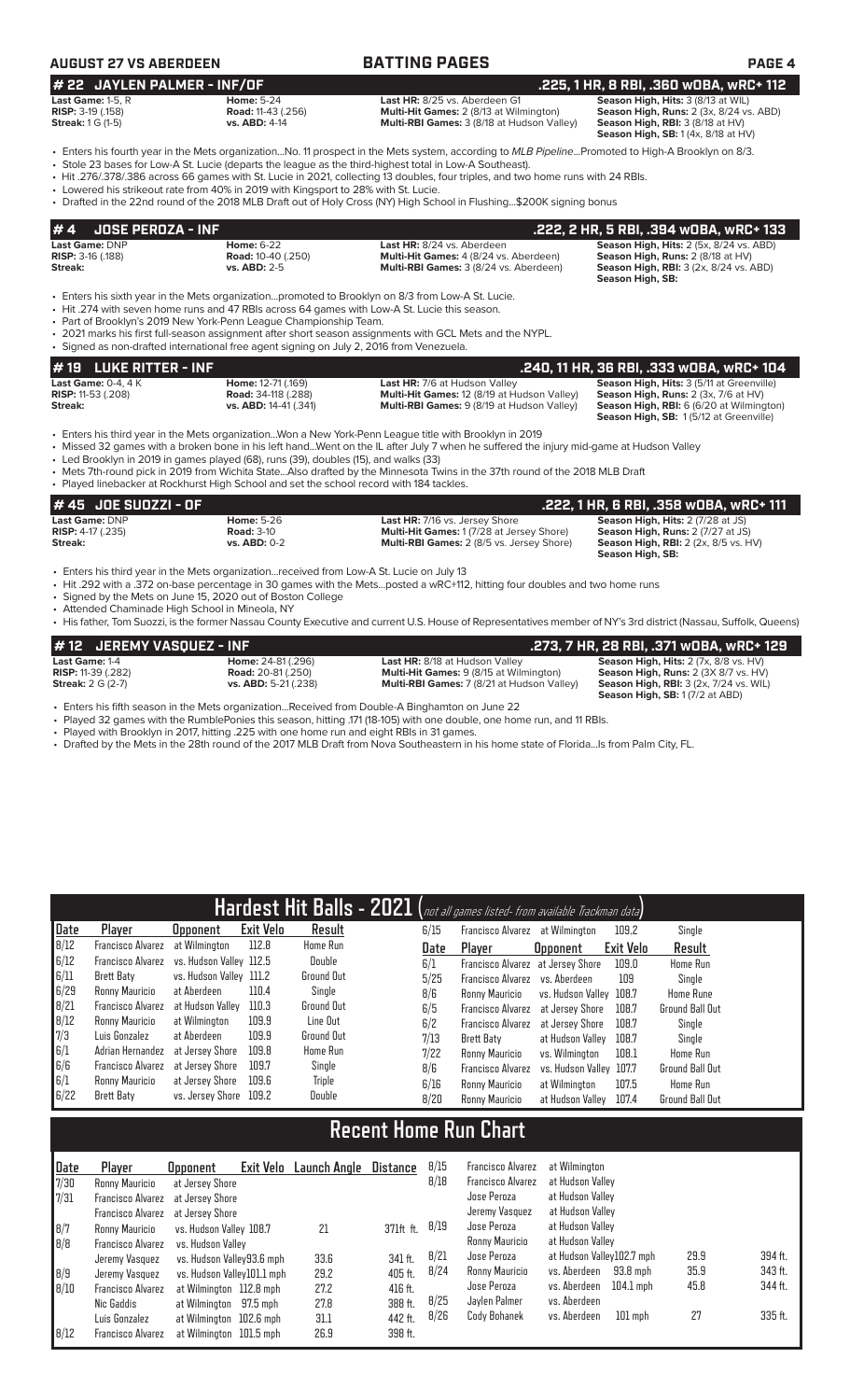| <b>AUGUST 27 VS ABERDEEN</b>                                                                                                                                                                                                  | <b>BULLPEN PAGE</b>                                     |            |              |                         |                               |                            |                        |                                                              |                              | <b>PAGE 5</b>                    |                                 |
|-------------------------------------------------------------------------------------------------------------------------------------------------------------------------------------------------------------------------------|---------------------------------------------------------|------------|--------------|-------------------------|-------------------------------|----------------------------|------------------------|--------------------------------------------------------------|------------------------------|----------------------------------|---------------------------------|
| <b>JOSH HEJKA - RHP</b><br>#46                                                                                                                                                                                                | 19.1 K%, 5.4 BB%, 3.47 ERA, 22 G                        |            |              |                         | <b>LAST FIVE APPEARANCES</b>  |                            |                        |                                                              |                              |                                  |                                 |
| Last App: 8/24 vs. ABD Last Loss:<br><b>Inherited Runners/Stranded: 22/12</b>                                                                                                                                                 | <b>SV/OP (Last):</b> 1/2 (7/20 vs. WIL)                 | Holds: 2   |              |                         |                               |                            | <b>JOSH HEJKA</b>      |                                                              |                              |                                  |                                 |
| <b>Leadoff: 14-40</b><br>• Returns to Brooklyn after spending time with Binghamton (6/3-6/9) and Syracuse (6/10-6/18).<br>• Enters his third year in the Mets organizationWon a 2019 NYPL title with Brooklyn, splitting time |                                                         | 8/5<br>8/7 | DATE         | OPP<br>vs. HV<br>vs. HV | DEC<br><b>BS</b><br><b>BS</b> | IP<br>0.2<br>2.0           | H<br>3<br>4            | R<br>ER<br>$\mathbf{1}$<br>$\mathbf{1}$<br>2<br>$\mathbf{1}$ | BB<br>0<br>0                 | К<br>$\mathbf{1}$<br>2           | <b>HR</b><br>$\circ$<br>$\circ$ |
| with the Cyclones and Kingsport Mets                                                                                                                                                                                          |                                                         |            | 8/11<br>8/15 | @ WIL<br>@ WIL          |                               | 2.1<br>2.0                 | 7<br>4                 | 4<br>4<br>$\mathbf{1}$<br>$\overline{1}$                     | $\mathbf{1}$<br>$\mathbf{1}$ | 2<br>$\overline{2}$              | $\circ$<br>$\mathsf O$          |
| · Signed as a minor league free agent in mid-summer after pitching in six games with the Westside<br>Wolly Mammoths in the United Shore Baseball League                                                                       |                                                         |            | 8/18         | @ HV<br>8/24 vs. ABD    |                               | 2.1<br>2.2                 | 2<br>2                 | $\mathbf{1}$<br>$\mathbf{1}$<br>$\circ$<br>$\circ$           | 2<br>$\Omega$                | 3<br>$\overline{2}$              | $\circ$<br>$\circ$              |
| . Pitched all four years at Johns Hopkins, switching to submarine later in his career.<br>#5<br><b>BRIAN METOYER - RHP</b>                                                                                                    | 34.2 K%, 14.0 BB%, 2.57 ERA, 18 G                       |            |              |                         |                               | <b>BRIAN METOYER</b>       |                        |                                                              |                              |                                  |                                 |
| Last App: 8/25 vs. ABD Last Loss: 8/25 vs. ABD                                                                                                                                                                                | <b>SV/OP (Last):</b> 1/1 (6/3 at JS)                    | Holds:     | DATE         | OPP                     | <b>DEC</b>                    | IP                         | H                      | R<br>ER                                                      | BB                           | К                                | <b>HR</b>                       |
| Leadoff: 4-21, 3 BB, HBPInherited Runners/Stranded: 8/7                                                                                                                                                                       |                                                         |            | 8/12<br>8/14 | @ WIL<br>@ WIL          |                               | 1.0<br>1.1                 | $\mathbf{1}$<br>0      | $\circ$<br>$\circ$<br>0<br>0                                 | $\mathbf{1}$<br>$\circ$      | $\mathbf{1}$<br>$\overline{2}$   | $\circ$<br>$\circ$              |
| · Enters his fourth year in the Mets orgWon a New York Penn League title with Brooklyn in 2019                                                                                                                                |                                                         |            | 8/18         | @ HV                    |                               | 1.0                        | 0                      | $\circ$<br>$\circ$                                           | $\overline{2}$               | $\overline{2}$                   | $\circ$                         |
| • Struck out 40 batters over 28.2 innings with BrooklynSpent his first professional season with<br><b>GCL Mets and Kingsport Mets</b>                                                                                         |                                                         |            | 8/21         | @ HV<br>8/25 vs. ABD    | L                             | 2.0<br>1.0                 | 2<br>0                 | $\mathbf{1}$<br>$\mathbf{1}$<br>$\circ$<br>$\mathbf{1}$      | 3<br>$\circ$                 | $\overline{2}$<br>$\mathbf{1}$   | $\overline{1}$<br>$\circ$       |
| • Joins Ronnie Robbins (30th, 1981 - Toronto) as the only two LSU-Alexandria Generals to be                                                                                                                                   |                                                         |            |              |                         |                               | <b>BRYCE MONTES DE OCA</b> |                        |                                                              |                              |                                  |                                 |
| drafted by a MLB team in school history                                                                                                                                                                                       |                                                         |            | DATE<br>7/30 | OPP<br>at JS G1         | DEC<br><b>SV</b>              | IP<br>1.1                  | H<br>$\mathbf{1}$      | R<br>ER<br>$\circ$<br>$\circ$                                | BB<br>0                      | К<br>3                           | <b>HR</b><br>$\circ$            |
| • Native of Natchitoches (NACK-ah-tish), the oldest city in Louisiana (est. 1714).                                                                                                                                            |                                                         | 8/5        |              | vs. HV                  |                               | 1.0                        | $\mathbf{1}$           | 0<br>0                                                       | 2                            | $\overline{1}$                   | $\circ$                         |
| #43<br>BRYCE MONTES DE OCA - RHP                                                                                                                                                                                              | 27.8 K%, 19.5 BB%, 4.40 ERA, 23 G                       | 8/8        |              | vs. HV                  |                               | 1.2                        | $\mathbf{1}$           | 1<br>0                                                       | $\mathbf{1}$                 | $\mathbf{1}$                     | $\circ$                         |
| Last App: 8/25 vs. ABD Last Loss: 7/6 at HV                                                                                                                                                                                   | <b>SV/OP (Last):</b> 5/5 (8/25 vs. ABD) <b>Holds:</b> 1 |            | 8/13         | @ WIL<br>8/25 vs. ABD   | L<br><b>SV</b>                | 0.2<br>1.0                 | 3<br>$\mathbf{1}$      | 5<br>5<br>$\circ$<br>0                                       | $\overline{2}$<br>$\Omega$   | $\overline{1}$<br>$\overline{1}$ | $\circ$<br>$\circ$              |
| <b>Leadoff: 5-20, 5 BB</b><br><b>Inherited Runners/Stranded: 8/8</b>                                                                                                                                                          |                                                         |            |              |                         |                               | <b>COLBY MORRIS</b>        |                        |                                                              |                              |                                  |                                 |
| • Enters his fourth year in the Mets orgHas not pitched as a professional due to injuries                                                                                                                                     |                                                         |            | DATE         | OPP                     | <b>DEC</b>                    | IP                         | H                      | R<br>ER                                                      | BB                           | К                                | HR                              |
| • Underwent Tommy John surgery as a high school junior and missed 2016 after having ulnar                                                                                                                                     |                                                         | 8/8        |              | vs. HV                  |                               | 1.0                        | 0                      | 0<br>0                                                       | 0                            | 3                                | $\circ$                         |
| nerve transposition<br>• Previously drafted by Washington in the 15th round of the 2017 MLB Draft and by the Chicago                                                                                                          |                                                         |            | 8/13         | @ WIL                   |                               | 2.0                        | 3                      | $\overline{1}$<br>$\mathbf{1}$                               | $\mathbf{1}$                 | 2                                | $\circ$                         |
| White Sox in the 14th round of the 2015 MLB Draft.                                                                                                                                                                            |                                                         |            | 8/17<br>8/21 | @ WIL<br>@ HV           | L                             | 1.2<br>2.2                 | 0<br>0                 | $\mathbf{1}$<br>$\circ$<br>0<br>$\circ$                      | $\circ$<br>2                 | $\mathbf{1}$<br>4                | $\circ$<br>$\circ$              |
|                                                                                                                                                                                                                               |                                                         |            |              | 8/25 vs. ABD            |                               | 2.0                        | $\circ$                | $\circ$<br>$\circ$                                           | $\circ$                      | $\overline{4}$                   | $\circ$                         |
| #38<br><b>COLBY MORRIS - RHP</b>                                                                                                                                                                                              | 27.2 K%, 9.8 BB%, 3.60 ERA, 21 G                        |            |              |                         |                               | <b>CONNOR O'NEIL</b>       |                        |                                                              |                              |                                  |                                 |
| Last App: 8/25 vs. ABD Last Loss: 8/17 at Hudson Valley<br>Leadoff: 8-27, 3B, 3 BB, 4 HBP Inherited Runners/Stranded: 9/4                                                                                                     | SV/OP (Last):                                           | Holds:     | DATE         | OPP                     | <b>DEC</b>                    | IP                         | H                      | R<br>ER                                                      | BB                           | К                                | <b>HR</b>                       |
| • Enters his first season in the Mets organizationcalled up from Low-A St. Lucie on May 20                                                                                                                                    |                                                         | 8/5        |              | vs. HV                  |                               | 1.0                        | 1                      | 0<br>$\circ$                                                 | 0                            | $\overline{2}$                   | 0                               |
| • Made four scoreless appearances in relief for the St. Lucie Mets to being 2021                                                                                                                                              |                                                         |            | 8/10<br>8/15 | @ WIL<br>@ WIL          | W                             | 3.0<br>2.0                 | 3<br>$\overline{4}$    | 2<br>$\overline{1}$<br>3<br>3                                | 0<br>$\circ$                 | $\mathbf{1}$<br>$\circ$          | $\circ$<br>$\overline{1}$       |
| . Minor League free agent signingpitched at Middlebury in Vermont                                                                                                                                                             |                                                         |            | 8/21         | @ HV                    |                               | 1.0                        | $\mathbf{1}$           | 0<br>$\circ$                                                 | $\circ$                      | $\overline{2}$                   | $\circ$                         |
| #9<br><b>CONNER O'NEIL - RHP</b>                                                                                                                                                                                              | 20.2 K%, 10.9 BB%, 8.03 ERA, 16 G                       |            |              | 8/26 vs. ABD            |                               | 2.0                        | 5                      | 4<br>$\overline{4}$                                          | $\Omega$                     | $\overline{2}$                   | $\mathbf{1}$                    |
| Last App: 8/26 vs. ABD Last Loss: 8/19 at Hudson Valley                                                                                                                                                                       | SV/OP (Last):                                           | Holds: 1   |              |                         |                               | <b>MICHEL OTANEZ</b>       |                        |                                                              |                              |                                  |                                 |
| Leadoff: 9-24, 2 HR, 3B, 2B Inherited Runners/Stranded: 8/3                                                                                                                                                                   |                                                         |            | DATE<br>8/10 | OPP<br>@ WIL            | <b>DEC</b>                    | IP<br>1.0                  | H<br>$\mathbf{1}$      | R<br>ER<br>$\mathbf{1}$<br>$\mathbf{1}$                      | BB<br>0                      | K<br>$\mathbf{1}$                | <b>HR</b><br>$\overline{1}$     |
| • Enters his fifth year in the Mets organizationreceived from Double-A Binghamton on 6/20                                                                                                                                     |                                                         |            | 8/13         | @ WIL                   |                               | 0.2                        | $\circ$                | 0<br>$\circ$                                                 | 0                            | $\mathbf{1}$                     | $\circ$                         |
| • Has not pitched in 2021Last pitched for Advanced-A St. Lucie in 2019                                                                                                                                                        |                                                         |            | 8/17         | @ HV                    |                               | 1.0                        | 0                      | $\circ$<br>$\circ$                                           | $\mathbf{1}$                 | $\mathbf{1}$                     | $\circ$                         |
| • Spent his first professional season with Brooklyn in 2017, pitching 19 times in relief                                                                                                                                      |                                                         |            | 8/20         | @ HV                    |                               | 1.0                        | 0                      | O<br>0                                                       | $\mathbf{1}$                 | $\overline{2}$                   | $\circ$                         |
| • Drafted by the Mets in the 7th round of the 2017 MLB Draft from Cal State-Northridge                                                                                                                                        |                                                         |            |              | 8/26 vs. ABD            |                               | 1.0                        | $\mathbf{1}$           | $\circ$<br>$\circ$                                           | $\circ$                      | $\overline{4}$                   | $\circ$                         |
|                                                                                                                                                                                                                               |                                                         |            |              |                         |                               | <b>HUNTER PARSONS</b>      |                        |                                                              |                              |                                  |                                 |
| #26<br><b>MICHEL OTANEZ - RHP</b>                                                                                                                                                                                             | 30.1 K%, 23.1 BB%, 4.68 ERA, 29 G                       |            | DATE<br>8/10 | OPP<br>@ WIL            | <b>DEC</b>                    | IP<br>2.0                  | H<br>$\overline{1}$    | R<br>ER<br>2<br>2                                            | BB<br>2                      | К<br>$\circ$                     | HR<br>$\circ$                   |
| Last App: 8/26 vs. ABD Last Loss:                                                                                                                                                                                             | <b>SV/OP (Last):</b> 0/2 (BS vs. JS) Holds: 3           |            | 8/15         | @ WIL                   | L                             | 0.0                        | 3                      | 5<br>5                                                       | 2                            | 0                                | 0                               |
| <b>Inherited Runners/Stranded: 15/5</b><br>Leadoff: 5-25                                                                                                                                                                      |                                                         |            | 8/18         | @ HV                    | W                             | 2.0                        | 2                      | $\overline{1}$<br>1                                          | 0                            | 3                                | $\overline{1}$                  |
| • Enters his sixth year in the Mets orgNo. 26 prospect in the system according to MLB Pipeline<br>• Returns to Brooklyn for the second assignment in a row                                                                    |                                                         |            | 8/21         | @ HV                    |                               | 2.0                        | 0                      | 0<br>0                                                       | $\mathbf{1}$                 | 2                                | 0                               |
| • Pitched with the Cyclones and won an NYPL title in 2019 and also spent time with Kingsport                                                                                                                                  |                                                         |            |              | 8/26 vs. ABD            |                               | 1.0                        | 3<br><b>EVY RUIBAL</b> | 3<br>0                                                       | 1                            | $\circ$                          | 0                               |
| • Missed 2017 due to injuryStruck out 21 batters in 21.1 innings with the DSL Mets1 in 2016.                                                                                                                                  |                                                         |            |              | DATE OPP                | DEC                           | IP                         | H                      | R                                                            | ER BB                        | К                                | HR                              |
| #44<br><b>HUNTER PARSONS - RHP</b>                                                                                                                                                                                            | 26.5 K%, 13.3 BB%, 4.69 ERA, 19 G                       | 8/7        |              | vs. HV                  | W                             | 1.0                        | 1                      | 0<br>0                                                       | 0                            | 0                                | 0                               |
| Last App: 8/26 vs. ABD Last Loss:                                                                                                                                                                                             |                                                         |            | 8/11<br>8/15 | @ WIL                   |                               | 1.0                        | $\mathbf{1}$           | 3<br>2                                                       | 3<br>0                       | 2<br>$\mathbf{1}$                | 0                               |
| <b>Leadoff: 6-23, 3 BB</b><br><b>Inherited Runners/Stranded: 11/7</b>                                                                                                                                                         | SV/OP (Last):                                           | Holds: 1   | 8/19         | @ WIL<br>@ HV           | BS, L                         | 1.0<br>1.1                 | $\mathbf{1}$<br>2      | 0<br>0<br>2<br>2                                             | $\mathbf{1}$                 | 2                                | 0<br>$\mathbf{1}$               |
| • Enters his third year in the Mets orgCalled up from Low-A St. Lucie on May 20                                                                                                                                               |                                                         |            |              | 8/24 vs. ABD            |                               | 1.0                        | 0                      | 0<br>$\circ$                                                 | 2                            | $\mathbf{1}$                     | 0                               |
| • Made four relief appearances with the Mets (A-), striking out 18 in 10 innings (45% K rate).                                                                                                                                |                                                         |            |              |                         |                               |                            |                        |                                                              |                              |                                  |                                 |
| • Pitched with the Cyclones and won an NYPL title in 2019                                                                                                                                                                     |                                                         |            |              |                         |                               | <b>WILLY TAVERAS</b>       |                        |                                                              |                              |                                  |                                 |
|                                                                                                                                                                                                                               |                                                         |            | DATE         | OPP                     | DEC                           | IP                         | Н                      | R<br>ER                                                      | BB                           | К                                | $\overline{HR}$                 |
| #50<br><b>EVY RUIBAL - RHP</b>                                                                                                                                                                                                | 23.0 K%, 18.9 BB% 6.46 ERA, 13 G                        | 8/6        |              | HV                      | S                             | 2.0                        | 1                      | 0<br>0                                                       | 0                            | 4                                | 0                               |
| Last App: 8/24 vs. ABD Last Loss: 8/19 at HV                                                                                                                                                                                  | SV/OP (Last):<br>Holds: 1                               |            | 8/12<br>8/17 | @ WIL<br>@ HV           |                               | 2.0<br>2.0                 | 0<br>$\overline{1}$    | 0<br>0<br>0<br>0                                             | $\mathbf{1}$<br>0            | -1<br>2                          | 0<br>0                          |
| Leadoff: 3-10, 2B, 2 BB Inherited Runners/Stranded: 9/7                                                                                                                                                                       |                                                         |            | 8/20         | @ HV                    |                               | 2.0                        | 3                      | $\mathbf{1}$<br>$\mathbf{1}$                                 | 0                            | 2                                | 0                               |
| • Signed to a minor league deal on June 27 from the Florence Y'alls (Frontier League)                                                                                                                                         |                                                         |            |              | 8/24 vs. ABD            |                               | 2.0                        | 0                      | 0<br>0                                                       | 0                            | 2                                | 0                               |
| • Pitched in the Dodgers system from 2015-2018, reaching High-A Rancho Cucamonga                                                                                                                                              |                                                         |            |              |                         |                               |                            |                        |                                                              |                              |                                  |                                 |
| • Drafted by the Dodgers in the 16th round of the 2017 MLB Draft from Notre Dame                                                                                                                                              |                                                         |            |              |                         |                               |                            |                        |                                                              |                              |                                  |                                 |
| • From Milburn, New Jersey, attending Milburn High School                                                                                                                                                                     |                                                         |            |              |                         |                               |                            |                        |                                                              |                              |                                  |                                 |
| #35<br><b>WILLY TAVERAS - RHP</b>                                                                                                                                                                                             | 33.5 K%, 3.2 BB% 2.88 ERA, 9 G                          |            |              |                         |                               |                            |                        |                                                              |                              |                                  |                                 |
| Last App: 8/24 vs. ABD Last Loss:                                                                                                                                                                                             | <b>SV/OP (Last):</b> 2/3 (8/24 vs. ABD) <b>Holds:</b>   |            |              |                         |                               |                            |                        |                                                              |                              |                                  |                                 |
| Leadoff: $2-12$ , K, HBP<br><b>Inherited Runners/Stranded: 3/3</b><br>Boociund from Louis Ct. Lugio on Eriday, July 16 in a mayo that cont LHD Androw Ed                                                                      |                                                         |            |              |                         |                               |                            |                        |                                                              |                              |                                  |                                 |

• Received from Low-A St. Lucie on Friday, July 16 in a move that sent LHP Andrew Edwards to Double-A Binghamton

• Pitched in 18 games with St. Lucie, posting a 36% strikeout rate (best in career) and a 2.1% walk rate (lowest of career)

• Struggled in Low-A Columbia in 2019, allowing a 4.56 FIP...2021 FIP is 2.49

• 23 years old from Villa Isabela in the Dominican Republic...Signed by Mets June 1, 2016

|                      |          | AST        | <b>FIVE APPEARANCES</b>    |                |                    |                |                |                |             |  |  |  |
|----------------------|----------|------------|----------------------------|----------------|--------------------|----------------|----------------|----------------|-------------|--|--|--|
| <b>JOSH HEJKA</b>    |          |            |                            |                |                    |                |                |                |             |  |  |  |
| <b>DATE</b>          | OPP      | <b>DEC</b> | IP                         | Н              | R                  | ER             | <b>BB</b>      | Κ              | HR          |  |  |  |
| 8/5                  | vs. HV   | BS         | 0.2                        | 3              | 1                  | 1              | 0              | 1              | 0           |  |  |  |
| 8/7                  | vs. HV   | <b>BS</b>  | 2.0                        | 4              | $\overline{2}$     | 1              | 0              | $\overline{2}$ | $\mathbf 0$ |  |  |  |
| 8/11                 | @ WIL    |            | 2.1                        | 7              | 4                  | 4              | 1              | $\overline{2}$ | O           |  |  |  |
| 8/15                 | @ WIL    |            | 2.0                        | 4              | 1                  | 1              | 1              | $\overline{2}$ | $\circ$     |  |  |  |
| 8/18                 | @ HV     |            | 2.1                        | $\overline{2}$ | 1                  | 1              | $\overline{2}$ | 3              | $\Omega$    |  |  |  |
| 8/24                 | vs. ABD  |            | 2.2                        | 2              | 0                  | 0              | 0              | 2              | 0           |  |  |  |
| <b>BRIAN METOYER</b> |          |            |                            |                |                    |                |                |                |             |  |  |  |
| DATE                 | OPP      | <b>DEC</b> | IP                         | Н              | R                  | ER             | BB             | Κ              | HR          |  |  |  |
| 8/12                 | @ WIL    |            | 1.0                        | 1              | 0                  | 0              | 1              | 1              | 0           |  |  |  |
| 8/14                 | @ WIL    |            | 1.1                        | 0              | 0                  | 0              | 0              | 2              | 0           |  |  |  |
| 8/18                 | @ HV     |            | 1.0                        | 0              | 0                  | 0              | $\overline{2}$ | 2              | 0           |  |  |  |
| 8/21                 | @ HV     |            | 2.0                        | 2              | 1                  | 1              | 3              | $\overline{2}$ | 1           |  |  |  |
| 8/25                 | vs. ABD  | L          | 1.0                        | 0              | 1                  | 0              | 0              | 1              | 0           |  |  |  |
|                      |          |            | <b>BRYCE MONTES DE OCA</b> |                |                    |                |                |                |             |  |  |  |
| <b>DATE</b>          | OPP      | <b>DEC</b> | IP                         | Н              | R                  | ER             | <b>BB</b>      | Κ              | <b>HR</b>   |  |  |  |
| 7/30                 | at JS G1 | SV         | 1.1                        | 1              | 0                  | O              | O              | 3              | 0           |  |  |  |
| 8/5                  | vs. HV   |            | 1.0                        | 1              | 0                  | 0              | $\overline{2}$ | $\mathbf{1}$   | 0           |  |  |  |
| 8/8                  | vs. HV   |            | 1.2                        | 1              | 1                  | 0              | 1              | 1              | 0           |  |  |  |
| 8/13                 | @ WIL    | L          | 0.2                        | 3              | 5                  | 5              | $\overline{2}$ | 1              | 0           |  |  |  |
| 8/25                 | vs. ABD  | SV         | 1.0                        | 1              | 0                  | 0              | 0              | 1              | 0           |  |  |  |
|                      |          |            | <b>COLBY</b>               |                | <b>MORRIS</b>      |                |                |                |             |  |  |  |
| DATE                 | OPP      | DEC        | IP                         | Н              | R                  | ER             | <b>BB</b>      | Κ              | HR          |  |  |  |
| 8/8                  | vs. HV   |            | 1.0                        | 0              | 0                  | 0              | 0              | 3              | 0           |  |  |  |
| 8/13                 | @ WIL    |            | 2.0                        | 3              | 1                  | 1              | 1              | $\overline{2}$ | O           |  |  |  |
| 8/17                 | @ WIL    | L          | 1.2                        | 0              | 1                  | 0              | 0              | 1              | $\circ$     |  |  |  |
| 8/21                 | @ HV     |            | 2.2                        | $\Omega$       | $\Omega$           | O              | $\overline{2}$ | 4              | $\Omega$    |  |  |  |
| 8/25                 | vs. ABD  |            | 2.0                        | 0              | 0                  | 0              | 0              | 4              | 0           |  |  |  |
|                      |          |            | <b>CONNOR O'NEIL</b>       |                |                    |                |                |                |             |  |  |  |
| DATE                 | OPP      | DEC        | IP                         | Н              | R                  | ER             | BB             | Κ              | ΗR          |  |  |  |
| 8/5                  | vs. HV   |            | 1.0                        | 1              | 0                  | 0              | 0              | $\overline{2}$ | 0           |  |  |  |
| 8/10                 | @ WIL    | W          | 3.0                        | 3              | $\overline{2}$     | 1              | 0              | 1              | 0           |  |  |  |
| 8/15                 | @ WIL    |            | 2.0                        | 4              | 3                  | 3              | 0              | 0              | 1           |  |  |  |
| 8/21                 | @ HV     |            | 1.0                        | 1              | 0                  | 0              | $\mathbf 0$    | 2              | 0           |  |  |  |
| 8/26                 | vs. ABD  |            | 2.0<br><b>MICHEL</b>       | 5              | 4<br><b>OTANEZ</b> | 4              | $\Omega$       | 2              | 1           |  |  |  |
| DATE                 | OPP      | DEC        | IP                         | Н              | R                  | ER             | ВB             | Κ              | HR          |  |  |  |
| 8/10                 | @ WIL    |            | 1.0                        | 1              | 1                  | 1              | 0              | 1              | 1           |  |  |  |
| 8/13                 | @ WIL    |            | 0.2                        | 0              | 0                  | 0              | 0              | 1              | 0           |  |  |  |
| 8/17                 | @ HV     |            | 1.0                        | 0              | 0                  | 0              | 1              | 1              | 0           |  |  |  |
| 8/20                 | @ HV     |            | 1.0                        | O              | 0                  | 0              | 1              | $\overline{2}$ | 0           |  |  |  |
| 8/26                 | vs. ABD  |            | 1.0                        | 1              | 0                  | 0              | 0              | 4              | 0           |  |  |  |
|                      |          |            | <b>HUNTER PARSONS</b>      |                |                    |                |                |                |             |  |  |  |
| <b>DATE</b>          | OPP      | DEC        | IP                         | н              | R                  | ER             | <b>BB</b>      | Κ              | <b>HR</b>   |  |  |  |
| 8/10                 | @ WIL    |            | 2.0                        | 1              | 2                  | 2              | 2              | 0              | 0           |  |  |  |
| 8/15                 | @ WIL    | L          | 0.0                        | 3              | 5                  | 5              | 2              | 0              | 0           |  |  |  |
| 8/18                 | @ HV     | W          | 2.0                        | 2              | 1                  | 1              | 0              | 3              | 1           |  |  |  |
| 8/21                 | @ HV     |            | 2.0                        | 0              | 0                  | 0              | 1              | $\overline{2}$ | $\mathbf 0$ |  |  |  |
| 8/26                 | vs. ABD  |            | 1.0                        | 3              | 3                  | 0              | 1              | 0              | 0           |  |  |  |
|                      |          |            | <b>EVY RUIBAL</b>          |                |                    |                |                |                |             |  |  |  |
| <b>DATE</b>          | OPP      | DEC        | IP                         | Н              | R                  | ER             | <b>BB</b>      | Κ              | ΗR          |  |  |  |
| 8/7                  | vs. HV   | W          | 1.0                        | 1              | 0                  | 0              | 0              | 0              | 0           |  |  |  |
| 8/11                 | @ WIL    |            | 1.0                        | 1              | 3                  | 2              | 3              | $\overline{2}$ | O           |  |  |  |
| 8/15                 | @ WIL    |            | 1.0                        | 1              | 0                  | 0              | $\circ$        | 1              | $\mathbf 0$ |  |  |  |
| 8/19                 | @ HV     | BS, L      | 1.1                        | $\overline{2}$ | $\overline{2}$     | $\overline{2}$ | 1              | $\overline{2}$ | 1           |  |  |  |
| 8/24                 | vs. ABD  |            | 1.0                        | 0              | 0                  | 0              | 2              | 1              | 0           |  |  |  |

| <b>WILLY TAVERAS</b> |         |            |     |   |                   |              |    |   |    |
|----------------------|---------|------------|-----|---|-------------------|--------------|----|---|----|
| DATE                 | OPP     | <b>DEC</b> | IP  | н | R                 | ER           | BB | K | ΗR |
| 8/6                  | HV      | S          | 2.0 | 1 | O                 | O            | O  | Δ | O  |
| 8/12                 | @ WIL   |            | 2 O | O | O                 | Ω            | 1  |   | O  |
| 8/17                 | @ HV    |            | 2.0 |   | O                 | Ω            | O  |   | O  |
| 8/20                 | @ HV    |            | 2 O | 3 | 1                 | 1            | O  |   | O  |
| 8/24                 | vs. ABD |            | 2 O |   | $\mathbf{\Omega}$ | $\mathbf{O}$ | O  |   |    |

|                | <b>Number of Pitches Thrown</b>         |    |    |    |    |    |  |  |
|----------------|-----------------------------------------|----|----|----|----|----|--|--|
| <b>Pitcher</b> | Days Rest 8/24 8/25 8/26 8/27 8/28 8/29 |    |    |    |    |    |  |  |
| Hejka          | 2                                       | 44 |    |    |    |    |  |  |
| Metoyer        |                                         | -- | 11 |    |    | -- |  |  |
| Montes de Oca  |                                         |    | 21 |    |    |    |  |  |
| Morris         |                                         |    | 28 |    |    |    |  |  |
| O'Neil         | O                                       |    |    | 35 |    |    |  |  |
| Otanez         | ∩                                       |    |    | 28 |    |    |  |  |
| Parsons        | O                                       | -- |    | 32 | -- |    |  |  |
| Ruibal         | 2                                       | 25 |    |    |    |    |  |  |
| Taveras        | 2                                       | 26 |    |    |    |    |  |  |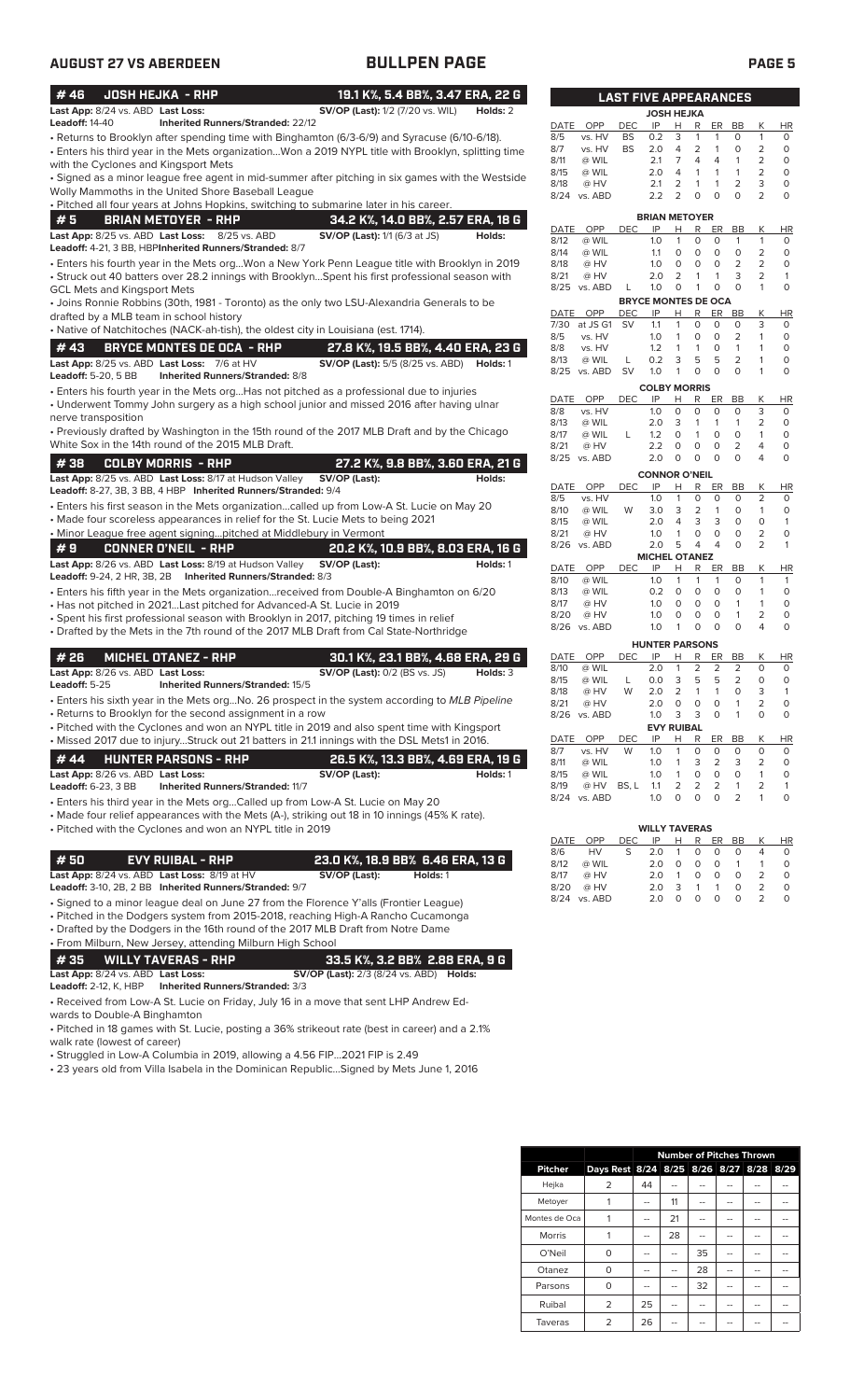| INDIVIDUAL PITCHING HIGHS                                                 |
|---------------------------------------------------------------------------|
|                                                                           |
|                                                                           |
| Most Home Runs Allowed, Game 4 (2x, Jose Butto, 6/6 at Jersey Shore)      |
| Most Strikeouts, Game, Starter 9 (2x, Connor Grey, 7/16 vs. Jersey Shore) |
|                                                                           |
|                                                                           |
|                                                                           |
|                                                                           |
|                                                                           |
|                                                                           |
|                                                                           |
|                                                                           |

| TEAM PITCHING HIGHS                                                          |  |
|------------------------------------------------------------------------------|--|
|                                                                              |  |
|                                                                              |  |
|                                                                              |  |
| Fewest Runs Allowed, Game  0 (3x, last: 7/30 at Jersey Shore G1 - 7 innings) |  |
|                                                                              |  |
|                                                                              |  |
|                                                                              |  |
|                                                                              |  |
|                                                                              |  |
|                                                                              |  |
|                                                                              |  |
|                                                                              |  |
| Most Walks Allowed, Extra Innings 6 (6/23 vs. Jersey Shore - 10 innings)     |  |
|                                                                              |  |
|                                                                              |  |
| Most Pitchers Used, Extra Innings 5 (5/23 vs. Hudson Valley - 12 innings)    |  |
|                                                                              |  |

|                                                                                    | <b>TEAM MISCELLANEOUS</b>                                          |
|------------------------------------------------------------------------------------|--------------------------------------------------------------------|
| Longest Game, Time, Nine-Inning Game 4:15 (8/18 at Hudson Valley)                  |                                                                    |
| Longest Game, Time, Extra-Inning Game3:30 (6/23 vs. Jersey Shore - 10 innings)     |                                                                    |
| Shortest Game, Time Nine-Inning Game.  2:20 (2x, 5/18 vs. HV & 8/14 at Wilmington) |                                                                    |
|                                                                                    |                                                                    |
|                                                                                    |                                                                    |
|                                                                                    |                                                                    |
|                                                                                    |                                                                    |
|                                                                                    |                                                                    |
|                                                                                    |                                                                    |
|                                                                                    |                                                                    |
|                                                                                    |                                                                    |
|                                                                                    |                                                                    |
|                                                                                    |                                                                    |
| OUTFIELD ASSISTS (12)                                                              | $\mathcal{L}^{\text{max}}_{\text{max}}$<br><b>RECORD BREAKDOWN</b> |

Tied After 7

Tied After 6.................................................3-6 Trailing After 6 .........................................5-49 Leading After 7........................................ 25-5

Trailing After 7..........................................3-42 Leading After 8 ........................................28-4

Series on Road........................................0-8-1 Overall Series..........................................1-9-5

Rubber Game of Series .................................

Series Sweeps ............................................1-0 Errorless...................................................15-22

vs. LHP Starters.......................................15-16

First Game of Series

Last Game of Series ...

Extra Innings.

vs. RHP Starters ....

## **OUTFIELD ASSISTS (12) NAME TOTAL (LAST)** Leading After 6........................................27-4

| 6 | 8/20 at HV      |
|---|-----------------|
| 3 | 7/23 vs. WIL    |
|   | $5/21$ vs. $HV$ |
|   | 5/6 at ASH      |
|   | 7/6 at HV       |
|   |                 |

| UNIFORM RECORDS          |         |                              |  |
|--------------------------|---------|------------------------------|--|
|                          |         |                              |  |
| <b>Home White</b>        | $9 - 5$ |                              |  |
|                          |         |                              |  |
| Road Gray                | 15-32   |                              |  |
|                          | $9-13$  |                              |  |
| <b>Championship Gold</b> |         |                              |  |
| <b>Coney Island</b>      | $0 - 3$ | Score 4 or More Runs 32-19   |  |
|                          |         |                              |  |
| Los Jefes                | $1 - 0$ |                              |  |
|                          |         | Do Not Allow a Home Run19-19 |  |
|                          |         |                              |  |
|                          |         | Opponent Hits More HRs3-25   |  |
|                          |         |                              |  |
|                          |         |                              |  |
|                          |         |                              |  |
|                          |         |                              |  |
|                          |         |                              |  |
|                          |         |                              |  |
|                          |         |                              |  |
|                          |         |                              |  |
|                          |         | Opponent Scores First 12-41  |  |
|                          |         |                              |  |
|                          |         |                              |  |
|                          |         |                              |  |

Home Runs, Consecutive Games ................Three games (2x, last: Luke Ritter, 6/18-6/21) Grand Slams .......................................................1 (2x, Luke Ritter 6/19 & 6/20 at Wilmington) Pinch-Hit Home Runs. Leadoff Home Runs...<br>Walk-off Home Runs.. Walk-off Home Runs...........................................1 (Hayden Senger, 5/23 vs. Hudson Valley) Most Walks, Game ........................................ 3 (2x, Antoine Duplantis, 6/2 at Jersey Shore) Most Strikeouts, Game............................................... 4 (16x, Luke Ritter, 8/26 vs. Aberdeen) Most Total Bases, Game...................................................10 (Brett Baty, 6/3 at Jersey Shore) Most Extra-Base Hits, Game............................... 3 (3x, Cody Bohanek, 6/15 at Wilmington) ..2 (Ronny Mauricio, 6/27 vs. Jersey Shore) Most Runs, Game ...............................................................................16 (2x, 8/10 at Wilmington) Fewest Runs, Game...........................................................................0 (10x, 8/14 at Wilmington) Most Runs, Inning.........................................................................7 (8th, 8/18 at Hudson Valley) Most Hits, Game ........................................................................................19 (8/10 at Wilmington) .0 (7/10 at Hudson Valley - 7 innings) Most Doubles, Game...................................................................5 (2x, 5/19 vs. Hudson Valley) , .......<br>.......2 (8/8 vs. Hudson Valley)<br>........6 (7/27 at Jersey Shore) Most Home Runs, Game....<br>Grand Slams, Game............ 1 (2x, 6/20 at Wilmington) Home Runs, Consecutive Games ...................................................6 games (2x, last: 6/1-6/6) Most Home Runs, Inning ................................................................3 (3x, 7/27 at Jersey Shore) Back-to-Back Home Runs ....................................5 times (last: twice, 7/27 at Jersey Shore) Most Extra-Base Hits, Game...................................................................9 (6/20 at Wilmington) Most Walks, Nine-Inning Game ....................................................... 9 (2x, 6/19 at Wilmington) Most Walks, Extra Innings ............................................7 (8/17 at Hudson Valley - 10 innings) **TEAM BATTING HIGHS**

Longest Hitting Streak ................................................................12 (Ronny Mauricio, 5/4-5/20) Most Runs, Game ............................................4 (2x, Edgardo Fermin, 7/27 at Jersey Shore) Most Hits, Game.. ........................................... 4 (5x, last: Luis Gonzalez, 8/10 at Wilmington) Most RBI, Game .................................................................. 6 (Luke Ritter, 6/20 at Wilmington) Most Doubles, Game.................................... 2 (10x last: Jaylen Palmer, 8/12 at Wilmington) Most Triples, Game.....................................1 (21x, last: Ronny Mauricio, 8/24 vs. Aberdeen) Most Home Runs, Game..............................2 (6x, Francisco Alvarez, 7/31 at Jersey Shore)

**INDIVIDUAL BATTING HIGHS**

| $\sim$ . The contract community of the contract of the contract of the contract of the contract of the contract of the contract of the contract of the contract of the contract of the contract of the contract of the contract |                                                                           |
|---------------------------------------------------------------------------------------------------------------------------------------------------------------------------------------------------------------------------------|---------------------------------------------------------------------------|
|                                                                                                                                                                                                                                 |                                                                           |
|                                                                                                                                                                                                                                 |                                                                           |
|                                                                                                                                                                                                                                 |                                                                           |
|                                                                                                                                                                                                                                 |                                                                           |
|                                                                                                                                                                                                                                 |                                                                           |
|                                                                                                                                                                                                                                 | Most Double Plays Hit into, Game3 (5x, 7/7 at Hudson Valley - 10 innings) |

### **FIELDING**

Most Errors, Team, Game...............................................................................6 (5/7 at Asheville) . 2 (7x, last: Ronny Mauricio, 7/30 at Jersey Shore G2)<br>Inning Game.......................... 3 (5/19 vs. Hudson Valley) Most Double Plays Turned, Nine-Inning Game.......................... 3 (5/19 vs. Hudson Valley) Consecutive Errorless Games, Team...

### **STARTERS BY POSITION**

**C-** Alvarez (38), Mena (23), Uriarte (19), Senger (9), Gaddis (5), Campos (1)

**1B-** Genord (49), Vasquez (34), Ritter (6), Bohanek (4), Winaker (2), Martinez (1)

**2B-** Ritter (44), Gonzalez (30), Walters (12), Fermin (4), Peroza (2), Tiberi (1), Struble (1), McNeil (1), Bohanek (1)

**3B-** Baty (41), Bohanek (21), Peroza (15), Tiberi (7), Fermin (7), Gaddis (1), Gonzalez (1), Palmer (1)

**SS-** Mauricio (76), Gonzalez (7), Bohanek (6), Walters (4), Fermin (3)

**LF-** Duplantis (47), Tiberi (12), Suozzi (9), Ashford (8), Vasquez (7), Bohanek (4), Baty (3), Murphy (2), Palmer (1), Winaker (1), Kleszcz (1), Struble (1)

**CF-** Duplantis (40), Hernandez (23), Palmer (15), Mangum (8), Hernandez (8), Molina (6), Ota (2), Murphy (2), Ashford (1)

**RF-** Ashford (39), Struble (15), Molina (10), Kleszcz (6), Bohanek (5), Winaker (4), Martinez (3), Hernandez (4), Murphy (4), Suozzi (2), Ota (1), Palmer (1), Murphy (1)

**DH-** Alvarez (29), Mauricio (11), Genord (8), Vasquez (8), Baty (7), Ritter (4), Ashford (3), Bohanek (3), Tiberi (3), Hernandez (3), Gaddis (2), Peroza (2), Senger (2), Mena (2), Walters (2), Fermin (2), Titus (2), Mangum (1), Struble (1), Gonzalez (1)

### **STARTERS BY BATTING ORDER**

**1st -** Duplantis (78), Palmer (4). Bohanek (4), Struble (3), Tiberi (2), Mangum (2), Ashford (1), McNeil (1)

**2nd -** Bohanek (18), Fermin (15), Palmer (13), Mauricio (11), Duplantis (8), Ashford (6), Gonzalez (6), Mangum (5), Winaker (4), Tiberi (3), Struble (3), Walters (2), Alvarez (2), Ritter (1)

**3rd -** Mauricio (77), Baty (15), Alvarez (2), Martinez (1)

**4th-** Baty (37), Alvarez (36), Ritter (9), Vasquez (9), Genord (2), Martinez (2)

**5th-** Vasquez (28), Alvarez (26), Ritter (14), Bohanek (5), Genord (5), Senger (4), Ashford (4), Gonzalez (3), Ota (2), Peroza (2), Fermin (1), Hernandez (1),

**6th-** Ritter (19), Genord (18), Ashford (13), Peroza (12), Bohanek (7), Gonzalez (7), Hernandez (3), Senger (3), Mena (2), Winaker (2), Kleszcz (2), Vasquez (1), Fermin (1), Ota (1), Suozzi (1) Tiberi (1), Uriarte (1)

**7th-** Genord (24), Gonzalez (13), Ashford (12), Ritter (9), Tiberi (5), Vasquez (4), Bohanek (4), Peroza (3), Ashford (3), Senger (3), Uriarte (3), Hernandez (2), Kleszcz (2), Walters (2), Mena (2), Suozzi (1), Winaker (1), Gaddis (1), Murphy (1)

**8th-** Tiberi (11), Ashford (10), Hernandez (10), Genord (9), Uriarte (8), Mena (8), Vasquez (6), Walters (6), Gonzalez (5), Gaddis (4), Murphy (4), Bohanek (3), Suozzi (3), Kleszcz (2), Ritter (1), Peroza (1), Senger (1), Molina (1), Struble (1), Titus (1)

**9th-** Molina (16), Hernandez (14), Mena (12), Struble (8), Walters (7), Uriarte (7), Suozzi (6), Gaddis (5), Gonzalez (4), Bohanek (4), Murphy (3), Mangum (2), Kleszcz (2), Campos (1), Tiberi (1),

| Titus (1)        |                          |    |            |            |    |                |    |                          |    |       |                   |
|------------------|--------------------------|----|------------|------------|----|----------------|----|--------------------------|----|-------|-------------------|
|                  | <b>CATCHERS STEALING</b> |    |            |            |    |                |    | <b>MULTI-RUN INNINGS</b> |    |       |                   |
| <b>Name</b>      | CS                       |    | <b>ATT</b> | <b>PCT</b> |    | <b>Runs</b>    |    | <b>Times</b>             |    |       | Last              |
| Alvarez          | 15                       |    | 56         | 27%        |    |                |    |                          |    |       | 8th, 8/18 at HV   |
| Gaddis           | ∩                        |    | 4          | 0%         |    | 6              |    | 3                        |    |       | 4th, 8/10 at WIL  |
| Mena             | 4                        |    | 33         | 12%        |    | 5              |    |                          |    |       | 6th, 8/6 vs. HV   |
| Senger           | $\mathcal{P}$            |    | 10         | 20%        |    | 4              |    | 10                       |    |       | 7th, 8/24 vs. ABD |
| Uriarte          | 11                       |    | 31         | 35%        |    | 3              |    | 31                       |    |       | 3rd, 8/24 vs. ABD |
| Team             | 32                       |    | 137        | 23%        |    | $\overline{2}$ |    | 55                       |    |       | 2nd, 8/26 vs. ABD |
|                  | 1                        | 2  | з          | 4          | 5  | 6              | 7  | 8                        | 9  | $10+$ | <b>TOTALS</b>     |
| <b>OPPONENTS</b> | 59                       | 65 | 70         | 57         | 45 | 57             | 46 | 53                       | 31 | 6     | 465               |
| <b>BKLYN</b>     | 47                       | 37 | 45         | 55         | 42 | 59             | 51 | 65                       | 24 | 6     | 419               |

| <b>MISC. WINS</b> |
|-------------------|
|-------------------|

| Come from Behind Wins 15 (8/24 vs. ABD) |  |
|-----------------------------------------|--|
|                                         |  |
|                                         |  |

| <b>EJECTIONS</b> |                            |                |  |  |  |  |
|------------------|----------------------------|----------------|--|--|--|--|
| <b>Name</b>      | <b>Umpire</b>              | Date           |  |  |  |  |
|                  | Joe GenordDylan Bradley    | 7/9 at HV      |  |  |  |  |
|                  | Ed Blankmever Joe Belangia | $7/11$ at $HV$ |  |  |  |  |

Ed Blankmeyer Joe Belangia 7/11 at HV Ed BlankmeyerRay Valero 8/20 at HV<br>Ronny MauricioRay Valero 8/20 at HV Ronny MauricioRay Valero

| <b>AUGUST 27 VS ABERDEEN</b> | <b>HIGH/LOW &amp; CHARTS</b> | <b>PAGE 6</b> |
|------------------------------|------------------------------|---------------|
|                              |                              |               |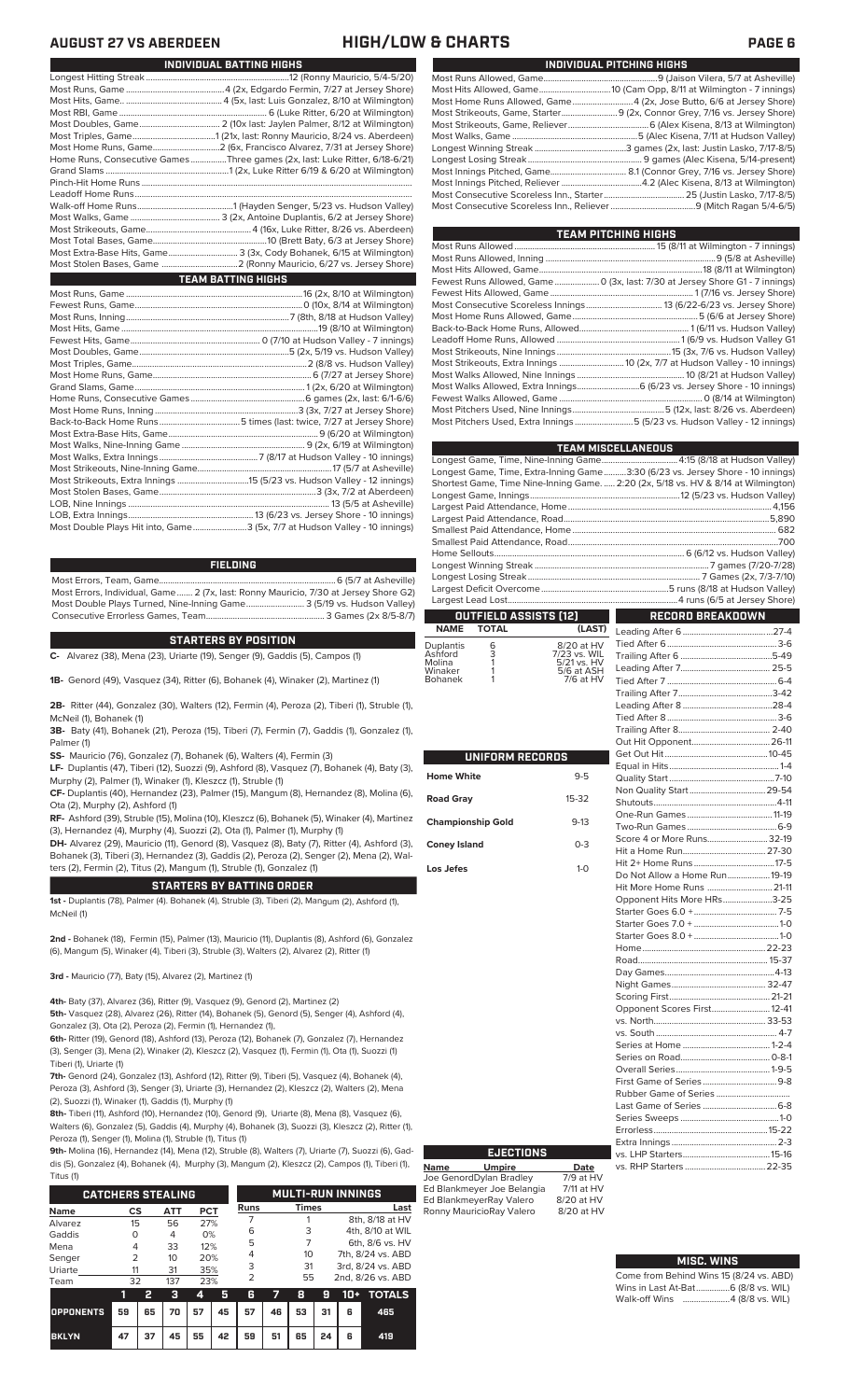## **AUGUST 27 VS ABERDEEN GAME BY GAME RESULTS**

|--|--|

|             |                |                      |                |           |               |                   |         | GAME-BY-GAME RESULTS                                                    |                               |                             |             |                   |
|-------------|----------------|----------------------|----------------|-----------|---------------|-------------------|---------|-------------------------------------------------------------------------|-------------------------------|-----------------------------|-------------|-------------------|
| <b>DATE</b> | GM#            | <b>OPPONENT</b>      | W-L/TIME SCORE |           | <b>RECORD</b> | POSITION          | GA/GB   | <b>WINNING PITCHER</b>                                                  | <b>LOSING PITCHER</b>         | <b>SAVE</b>                 | <b>TIME</b> | <b>ATTENDANCE</b> |
| 5/4         | $\mathbf{1}$   | at Asheville         | W              | $8 - 2$   | $1-0$         | T <sub>1st</sub>  | $+1$    | Josh Walker (1-0)                                                       | Blair Henley (0-1)            |                             | 3:16        | 1,200             |
| 5/5         | $\overline{2}$ | at Asheville         | L              | $6-1$     | $1 - 1$       | T <sub>2</sub> nd | $-1$    | Chandler Casey (1-0)                                                    | Jose Butto (1-0)              |                             | 3:26        | 1,200             |
| 5/6         | 3              | at Asheville         | L              | $11 - 4$  | $1 - 2$       | T3rd              | $-2$    | Matt Ruppenthal (1-0)                                                   | Oscar Rojas (0-1)             |                             | 3:10        | 1,200             |
| 5/7         | 4              | at Asheville         | L              | $13 - 7$  | $1 - 3$       | T3rd              | -3      | R.J. Freure (1-0)                                                       | Jaison Vilera (0-1)           |                             | 3:44        | 1,200             |
|             |                |                      |                |           |               |                   |         |                                                                         |                               |                             |             |                   |
| 5/8         | 5              | at Asheville         | W              | $16-12$   | $2 - 3$       | T3rd              | $-3$    | Alec Kisena (1-0)                                                       | Juan Pablo Lopez (1-0)        |                             | 3:52        | 1,200             |
| 5/9         |                | at Asheville         |                |           |               |                   |         | Cancelled due to non-COVID-related illness                              |                               |                             |             |                   |
| 5/10        |                | OFF DAY              |                |           |               |                   |         |                                                                         |                               |                             |             |                   |
| 5/11        | 6              | at Greenville        | W              | $6-1$     | $3-3$         | 2nd               | $-2.5$  | Josh Walker (2-0)                                                       | Jay Groome (0-2)              |                             | 3:00        | 1,995             |
| 5/12        | $\overline{7}$ | at Greenville        | W              | $3-2$     | $4 - 3$       | 2 <sub>nd</sub>   | $-1.5$  | Brian Metoyer (1-0)                                                     | Yusniel Padron-Artilles (0-2) | Mitch Ragan (1)             | 3:14        | 1,819             |
| 5/13        | 8              | at Greenville        | L              | $8 - 2$   | $4 - 4$       | 2 <sub>nd</sub>   | $-2.5$  | Chris Murphy (1-1)                                                      | Oscar Rojas (0-2)             |                             | 3:21        | 2,485             |
| 5/14        | 9              | at Greenville        | L              | $5-1$     | $4 - 5$       | 4th               | $-2.5$  | Brayan Bello (2-0)                                                      | Alec Kisena (1-1)             |                             | 2:54        | 2,732             |
| 5/15        | 10             | at Greenville        | L              | $8 - 4$   | $4-6$         | 4th               | $-3.5$  | Yorvin Pantoja (1-0)                                                    | Brian Metoyer (1-1)           |                             | 2:52        | 2,883             |
| 5/16        | 11             | at Greenville        | L              | $10-9$    | $4 - 7$       | 4th               | $-3.5$  | Jake Wallace (1-0)                                                      | Eric Orze (0-1)               |                             | 3:09        | 2,818             |
|             |                |                      |                |           |               |                   |         |                                                                         |                               |                             |             |                   |
| 5/17        |                | OFF DAY              |                |           |               |                   |         |                                                                         |                               |                             |             |                   |
| 5/18        | 12             | <b>Hudson Valley</b> | г              | $4 - 3$   | $4 - 8$       | 5th               | -4.5    | Zach Greene (1-1)                                                       | Andrew Edwards (0-1)          |                             | 2:29        | 1,315             |
| 5/19        | 13             | <b>Hudson Valley</b> | w              | 14-0      | 5-8           | 5th               | $-3.5$  | Allan Winans (1-0)                                                      | Jhony Brito (0-1)             |                             | 3:01        | 810               |
| 5/20        | 14             | <b>Hudson Valley</b> | г              | $6-1$     | $5-9$         | 5th               | $-3.5$  | Luis Medina (2-0)                                                       | Jaison Vilera (0-2)           |                             | 2:42        | 682               |
| 5/21        | 15             | <b>Hudson Valley</b> | w              | 4-1       | $6-9$         | 5th               | $-3.5$  | Josh Walker (3-0)                                                       | Josh Maciejewski (2-1)        | Eric Orze (1)               | 2:33        | 998               |
| 5/22        | 16             | <b>Hudson Valley</b> | г              | $5-3$     | $6-10$        | 5th               | -4.5    | Ken Waldichuk (1-0)                                                     | Cam Opp (0-1)                 |                             | 3:14        | 1,624             |
| 5/23        | 17             | <b>Hudson Valley</b> | w              | $6-5(12)$ | $7 - 10$      | 5th               | $-3.5$  | Josh Hejka (1-0)                                                        | Zach Greene (1-2)             |                             | 3:24        | 1,261             |
| 5/24        |                | OFF DAY              |                |           |               |                   |         |                                                                         |                               |                             |             |                   |
| 5/25        | 18             | Aberdeen             | г              | $8-1$     | $7 - 11$      | 5th               | $-4.5$  | Drew Rom (2-0)                                                          | Oscar Rojas (0-3)             |                             | 2:52        | 861               |
|             |                |                      |                |           |               |                   |         |                                                                         |                               |                             |             |                   |
| 5/26        | 19             | Aberdeen             |                |           |               |                   |         | 5/26 game postponed due to rain, makeup scheduled for doubleheader 5/27 |                               |                             |             |                   |
| 5/27        | 19             | Aberdeen             | г              | $6-2(7)$  | $7-12$        | 5th               | $-5.5$  | Grayson Rodriguez (3-0)                                                 | Jaison Vilera (0-3)           |                             | 2:14        |                   |
|             | 20             | Aberdeen             | г              | $10-1(7)$ | $7-13$        | 5th               | $-6.5$  | Morgan McSweeney (2-0)                                                  | Cam Opp (0-2)                 |                             | 2:37        | 926               |
| 5/28        | 21             | Aberdeen             |                |           |               |                   |         | 5/28 game postponed due to rain, makeup scheduled for doubleheader 8/25 |                               |                             |             |                   |
| 5/29        | 21             | Aberdeen             | П              | $4-1$     | $7-14$        | 5th               | $-7.5$  | <b>Garrett Stallings (3-1)</b>                                          | Alec Kisena (1-2)             | <b>Connor Gillispie (1)</b> | 2:52        | 1,509             |
| 5/30        | 22             | Aberdeen             |                |           |               |                   |         | 5/30 game posted to a later date to be determined                       |                               |                             |             |                   |
| 5/31        |                | OFF DAY              |                |           |               |                   |         |                                                                         |                               |                             |             |                   |
|             |                |                      |                |           |               |                   |         | MAY [7-14]                                                              |                               |                             |             |                   |
| 6/1         | 22             | at Jersey Shore      | W              | $11-5$    | $8-14$        | T4th              | $-7.5$  | Jose Butto (1-1)                                                        | Josh Hendrickson (0-1)        |                             | 3:03        | 2,077             |
|             |                |                      |                |           |               |                   |         |                                                                         |                               |                             |             |                   |
| 6/2         | 23             | at Jersey Shore      | L              | $4-1$     | $8 - 15$      | 5th               | $-8.5$  | Carlo Reyes (1-0)                                                       | Justin Lasko (0-1)            | Blake Brown (1)             | 2:44        | 1,591             |
| 6/3         | 24             | at Jersey Shore      | W              | $6 - 4$   | $9 - 15$      | 4th               | $-8.5$  | Bryce Montes de Oca (1-0)                                               | Jack Perkins (0-1)            | Brian Metoyer (1)           | 3:15        | 1,473             |
| 6/4         | 25             | at Jersey Shore      | L              | $5-4(7)$  | $9-16$        | 5th               | $-9.0$  | Aneurys Zabala (2-2)                                                    | Allan Winans (1-1)            |                             | 2:12        | 2,399             |
| 6/5         | 26             | at Jersey Shore      | L              | $5 - 4$   | $9 - 17$      | 5th               | $-9.0$  | Mike Adams (1-1)                                                        | Mitch Ragan (0-1)             |                             | 2:36        | 2,122             |
| 6/6         | 27             | at Jersey Shore      | L              | $11-6$    | $9-18$        | 5th               | $-9.5$  | Nick Lackney (1-0)                                                      | Jose Butto (1-2)              |                             | 3:31        | 2,041             |
| 6/7         |                | OFF DAY              |                |           |               |                   |         |                                                                         |                               |                             |             |                   |
| 6/9         | 28             | <b>Hudson Valley</b> | г              | $3-2(7)$  | $9-19$        | 5th               | $-10.5$ | Tanner Myatt (1-0)                                                      | Justin Lasko (0-2)            | Justin Wilson (1)           | 2:22        |                   |
|             | 29             | <b>Hudson Valley</b> | w              | $5-3(7)$  | 10-19         | 5th               | $-9.5$  | Eric Orze (1-1)                                                         | Luis Medina (2-1)             | Bryce Montes de Oca (1)     | 2:02        | 1,211             |
|             |                |                      |                |           |               |                   |         |                                                                         |                               |                             |             |                   |
| 6/10        | 30             | <b>Hudson Valley</b> | L              | $1 - 0$   | 10-20         | 5th               | $-9.5$  | <b>Barrett Loseke (2-1)</b>                                             | Cam Opp (0-3)                 | Zach Greene (1)             | 2:37        | 1,396             |
| 6/11        | 31             | <b>Hudson Valley</b> | L              | 8-0       | $10 - 21$     | 5th               | $-9.5$  | Ken Waldichuk (2-0)                                                     | Jaison Vilera (0-4)           |                             | 3:06        | 1,597             |
| 6/12        | 32             | <b>Hudson Valley</b> | L              | $5-4$     | 10-22         | 5th               | $-9.5$  | Nelson Alvarez (2-0)                                                    | Bryce Montes de Oca (1-1)     | Justin Wilson (2)           | 3:22        | 2,194             |
| 6/13        | 33             | <b>Hudson Valley</b> | L              | 5-0       | $10 - 23$     | 5th               | $-9.5$  | Hayden Wesneski (1-1)                                                   | Allan Winans (1-2)            |                             | 2:50        | 1,749             |
| 6/14        |                | OFF DAY              |                |           |               |                   |         |                                                                         |                               |                             |             |                   |
| 6/15        | 34             | at Wilmington        | W              | $3-1$     | $11 - 23$     | 5th               | $-8.5$  | Brian Metoyer (2-1)                                                     | Zach Brzykcy (2-1)            | Andrew Edwards (1)          | 2:21        | 1,188             |
| 6/16        | 35             | at Wilmington        | L              | $5 - 2$   | $11 - 24$     | 5th               | $-9.5$  | Amos Willingham (1-0)                                                   | Eric Orze (1-2)               | Reid Schaller (3)           | 2:51        | 700               |
| 6/17        | 36             | at Wilmington        | L              | $8 - 4$   | $11 - 25$     | 5th               | $-10.5$ | Joan Adon (3-1)                                                         | Alec Kisena (1-3)             |                             | 2:54        | 1,009             |
| 6/18        | 37             | at Wilmington        | W              | $7-5$     | $12 - 25$     | 5th               | $-10$   | Mitch Ragan (1-1)                                                       | Reid Schaller (1-1)           |                             | 2:52        | 2,565             |
|             |                |                      |                |           |               |                   |         |                                                                         |                               |                             |             |                   |
| 6/19        | 38             | at Wilmington        | L              | $9 - 8$   | 12-26         | 5th               | $-11$   | Christian Vann (2-0)                                                    | Andrew Edwards (0-2)          |                             | 3:26        | 1,899             |
| 6/20        | 39             | at Wilmington        | W              | $13-1$    | 13-26         | 5th               | $-11$   | Justin Lasko (1-2)                                                      | Alfonso Hernanndez (0-1)      |                             | 2:44        | 2,722             |
| 6/21        |                | OFF DAY              |                |           |               |                   |         |                                                                         |                               |                             |             |                   |
| 6/22        | 40             | <b>Jersey Shore</b>  | г              | $7-5$     | 13-27         | 5th               | $-12$   | <b>Manuel Silva (1-0)</b>                                               | Jaison Vilera (0-5)           | Aneurys Zabala (3)          | 3:01        | 2,307             |
| 6/23        | 41             | <b>Jersey Shore</b>  | W              | $3-2(10)$ | 14-27         | 5th               | $-12$   | Mitch Ragan (2-1)                                                       | Andrew Brown (2-2)            |                             | 3:30        | 1,595             |
| 6/24        | 42             | <b>Jersey Shore</b>  | г              | $3-0$     | 14-28         | 5th               | $-13$   | Kevin Gowdy (2-3)                                                       | Jose Butto (1-3)              | Blake Brown (2)             | 2:52        | 1,906             |
| 6/25        | 43             | <b>Jersey Shore</b>  | W              | $7-2$     | 15-28         | 5th               | $-13$   | Cam Opp (1-3)                                                           | Jonathan Hughes (2-3)         |                             | 2:44        | 2,194             |
| 6/26        | 44             | <b>Jersey Shore</b>  | W              | $8 - 5$   | 16-28         | 5th               | $-13$   | Michel Otanez (1-0)                                                     | Mark Potter (0-2)             |                             | 3:13        | 2,363             |
| 6/27        | 45             | <b>Jersey Shore</b>  | L              | $3-0$     | 16-29         | 5th               | $-13$   | Dominic Pipkin (2-0)                                                    | Justin Lasko (1-3)            | Blake Brown (3)             | 2:43        | 2,253             |
|             |                |                      |                |           |               |                   |         |                                                                         |                               |                             |             |                   |
| 6/28        |                | OFF DAY              |                |           |               |                   |         |                                                                         |                               |                             |             |                   |
| 6/29        | 46             | at Aberdeen          | L              | $7-3$     | 16-30         | 5th               | $-14$   | Garrett Stallings (4-3)                                                 | Alec Kisena (1-4)             | Garrett Farmer (4)          | 2:40        | 1,347             |
| 6/30        | 47             | at Aberdeen          | L              | $2-1(7)$  | 16-31         | 5th               | $-14.5$ | Clayton McGinness (1-1)                                                 | Jose Butto (1-4)              | Logan Gillaspie (1)         | 1:53        |                   |
|             | 48             | at Aberdeen          | W              | $7-6(7)$  | 17-31         | 5th               | $-14.5$ | Jaison Vilera (1-5)                                                     | Kade Strowd (0-2)             | Mitch Ragan (2)             | 2:31        | 2,405             |
|             |                |                      |                |           |               |                   |         | <b>JUNE [10-17]</b>                                                     |                               |                             |             |                   |
| 7/1         | 49             | at Aberdeen          | L              | $2-0(6)$  | 17-32         | 5th               | $-15$   | Drew Rom (5-0)                                                          | Cam (1-4)                     |                             | 1:50        | 1,077             |
| 7/2         | 50             | at Aberdeen          | W              | $6 - 5$   | 18-32         | 5th               | $-14$   | Colby Morris (1-0)                                                      | Connor Gillispie (4-4)        | Bryce Montes de Oca (2)     | 3:56        | 2,004             |
|             |                | at Aberdeen          |                |           |               |                   |         |                                                                         |                               |                             |             |                   |
| 7/3         | 51             |                      | L              | $4 - 3$   | 18-33         | 5th               | $-14.5$ | Xavier Moore (1-0)                                                      | Mitch Ragan (2-2)             |                             | 3:00        | 4,668             |
| 7/4         | 52             | at Aberdeen          | L              | $7 - 2$   | 18-34         | 5th               | $-15.5$ | Garrett Stallings (5-3)                                                 | Alec Kisena (1-5)             |                             | 2:31        | 3,001             |
|             |                | OFF DAY              |                |           |               |                   |         |                                                                         |                               |                             |             |                   |
| 7/5         |                |                      |                |           |               |                   | $-16.5$ | Charlie Ruegger (4-4)                                                   | Bryce Montes de Oca (1-2)     | Derek Craft (2)             | 3:15        | 1,687             |
| 7/6         | 53             | at Hudson Valley     | L              | $9 - 7$   | 18-35         | 5th               |         |                                                                         |                               |                             |             |                   |
| 7/7         | 54             | at Hudson Valley     | L              | $3-2(10)$ | 18-36         | 5th               | $-17.5$ | Barrett Loseke (3-1)                                                    | Josh Hejka (1-1)              |                             | 2:55        | 2,688             |
| 7/8         | 55             | at Hudson Valley     | 7:05 p.m.      |           |               |                   |         | Game postponed due to rain, doubleheader scheduled for 7/10             |                               |                             |             |                   |
| 7/9         | 55             | at Hudson Valley     | L              | $6 - 4$   | 18-37         | 5th               | $-18.5$ | Jhony Brito (3-3)                                                       | Cam Opp (1-5)                 |                             | 3:06        | 3,896             |
| 7/10        | 56             | at Hudson Valley     | L              | $7-1(7)$  | 18-38         | 5th               | $-19.5$ | Mitch Spence (3-1)                                                      | Connor Grey (0-1)             |                             | 2:22        |                   |
|             | 57             | at Hudson Valley     | L              | $5-0(7)$  | 18-39         | 5th               | $-20.5$ | Nick Ernst (4-0)                                                        | Justin Lasko (1-4)            |                             | 2:03        | 3,111             |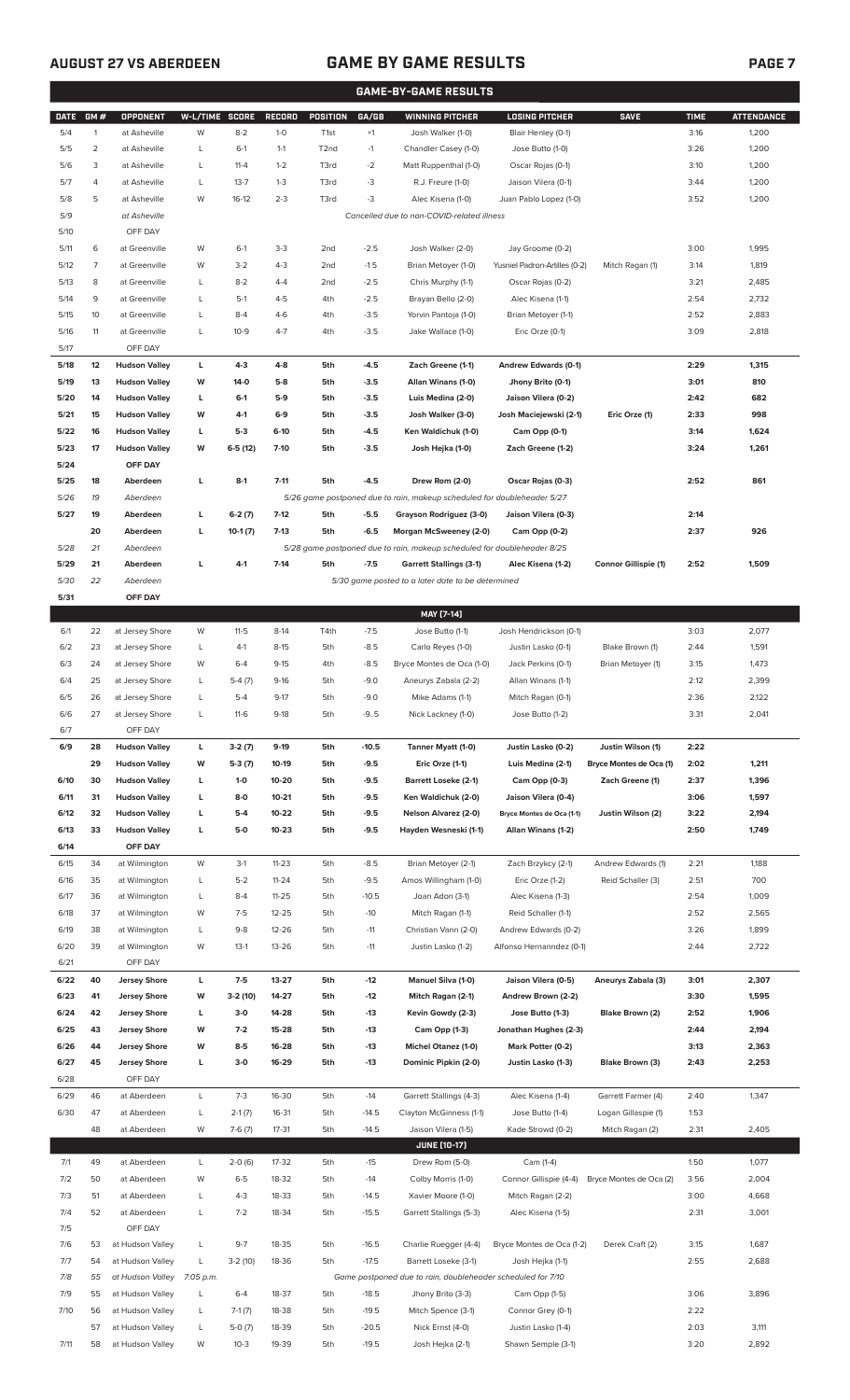## **AUGUST 27 VS ABERDEEN GAME-BY-GAME PAGE 8**

| <b>DATE</b> | GM# | OPPONENT                   | W-L/TIME SCORE |           | RECORD | POSITION | GA/GB   | <b>WINNING PITCHER</b>                                      | <b>LOSING PITCHER</b>        | <b>SAVE</b>                | <b>TIME</b> | <b>ATTENDANCE</b> |
|-------------|-----|----------------------------|----------------|-----------|--------|----------|---------|-------------------------------------------------------------|------------------------------|----------------------------|-------------|-------------------|
| 7/12        |     | OFF DAY                    |                |           |        |          |         |                                                             |                              |                            |             |                   |
| 7/13        | 59  | <b>Jersey Shore</b>        | W              | $1-0$     | 20-39  | 5th      | $-19.5$ | Michel Otanez (2-0)                                         | Blake Brown (0-1)            |                            | 2:34        | 2,681             |
| 7/14        | 60  | <b>Jersey Shore</b>        | L              | $3-2$     | 20-40  | 5th      | $-19.5$ | Carlo Reyes (2-1)                                           | Andrew Edwards (0-3)         |                            | 3:13        | 1,898             |
| 7/15        | 61  | <b>Jersey Shore</b>        | г              | $13 - 3$  | 20-41  | 5th      | -19     | Dominic Popkin (4-1)                                        | Cam Opp (1-6)                | Aiden Anderson (2)         | 3:24        | 1,595             |
| 7/16        | 62  | <b>Jersey Shore</b>        | W              | $6-1$     | 21-41  | 5th      | $-19$   | Connor Grey (1-1)                                           | Tom Sutera (0-1)             |                            | 2:50        | 1,949             |
| 7/17        | 63  | <b>Jersey Shore</b>        | W              | $6-1$     | 22-41  | 5th      | -19     | Justin Lasko (2-4)                                          | Kevin Gowdy (3-5)            |                            | 2:56        | 2,422             |
| 7/18        | 64  | <b>Jersey Shore</b>        | г              | $7-1$     | 22-42  | 5th      | -20     | Carlo Reyes (3-1)                                           | Alec Kisena (1-6)            | Tyler Burch (3)            | 2:52        | 1,570             |
| 7/19        |     | OFF DAY                    |                |           |        |          |         |                                                             |                              |                            |             |                   |
| 7/20        | 65  | Wilmington                 | W              | $8-6$     | 23-42  | 5th      | -20     | Jaison Vilera (2-5)                                         | Evan Lee (1-3)               | Hejka                      | 3:18        | 1,086             |
|             |     |                            |                |           |        |          |         |                                                             |                              |                            |             | 1,456             |
| 7/21        | 66  | Wilmington                 | W              | $5-3$     | 24-42  | 5th      | -20     | Willy Taveras (1-0)                                         | Kyle Hinton (0-1)            | Bryce Montes de Oca (3)    | 2:53        |                   |
| 7/22        | 67  | Wilmington                 | W              | $10 - 2$  | 25-42  | 5th      | -20     | Justin Lasko (3-4)                                          | Alex Troop (4-4)             |                            | 3:00        | 3,430             |
| 7/23        | 68  | Wilmington                 | W              | $5-4$     | 26-42  | 5th      | $-19$   | J.T. Ginn (1-0)                                             | <b>Mitchell Parker (0-1)</b> |                            |             |                   |
| 7/24        | 69  | Wilmington                 | W              | $8-3$     | 27-42  | 5th      | -18     | Mitch Ragan (1-0)                                           | Joan Udon (3-4)              |                            | 3:12        | 2,924             |
| 7/25        | 70  | Wilmington                 | W              | $5-4$     | 28-42  | 5th      | -18     | <b>Willy Taveras (2-0)</b>                                  | Kyle Hinton (0-2)            |                            | 3:12        | 1,703             |
| 7/26        |     | OFF DAY                    |                |           |        |          |         |                                                             |                              |                            |             |                   |
| 7/27        | 71  | at Jersey Shore            | W              | $14 - 5$  | 29-42  | 5th      | $-17$   | Hunter Parsons (1-0)                                        | Jonathan Hughes (3-5)        |                            | 3:04        | 3,270             |
| 7/28        | 72  | at Jersey Shore            | L              | $3-1$     | 29-43  | 5th      | $-17$   | Jhordany Mezquita (2-5)                                     | Cam Opp (1-7)                | Tyler Burch (4)            | 3:04        | 2,590             |
| 7/29        | 73  | at Jersey Shore            |                |           |        |          |         | Game postponed due to rain, doubleheader scheduled for 7/30 |                              |                            |             |                   |
| 7/30        | 73  | at Jersey Shore            | W              | $4-0(7)$  | 30-43  | 5th      | $-17.5$ | Justin Lasko (4-4)                                          | Dominic Pipkin (4-2)         | Bryce Montes de Oca (4)    | 2:20        |                   |
| 7/30        | 74  | at Jersey Shore            | L              |           | 30-44  |          | $-17$   | Ethan Lindow (3-4)                                          | J.T. Ginn (1-1)              |                            | 1:46        | 5,890             |
|             |     |                            |                | $3-0(7)$  |        | 5th      |         |                                                             |                              |                            |             |                   |
| 7/31        | 75  | at Jersey Shore            | L              | $4 - 3$   | 30-45  | 5th      | $-18$   | Victor Vargas (1-0)                                         | Alec Kisena (1-7)            | Manuel Silva (2)           | 2:49        | 4,044             |
|             |     |                            |                |           |        |          |         | <b>JULY [13-14]</b>                                         |                              |                            |             |                   |
| 8/1         | 76  | at Jersey Shore            | L              | $4 - 3$   | 30-46  | 5th      | $-19$   | Tom Sutera (2-2)                                            | Conner O'Neil (0-1)          | Blake Brown (5)            | 2:42        | 2,535             |
| 8/2         |     | OFF DAY                    |                |           |        |          |         |                                                             |                              |                            |             |                   |
| 8/3         | 77  | <b>Hudson Valley</b>       | L              | 5-0       | 30-47  | 5th      | $-20$   | Randy Vasquez (2-0)                                         | Jaison Vilera (2-6)          |                            | 3:01        | 1,253             |
| 8/4         | 78  | <b>Hudson Valley</b>       | L              | $3-2$     | 30-48  | 5th      | $-21$   | Mitch Spence (4-2)                                          | Cam Opp (1-8)                | Derek Craft (4)            | 2:58        | 2,611             |
| 8/5         | 79  | <b>Hudson Valley</b>       | Г              | $5-3$     | 30-49  | 5th      | -22     | Anderson Munoz (1-0)                                        | Justin Lasko (4-5)           | <b>Carlos Espinal (1)</b>  | 3:34        | 1,401             |
| 8/6         | 80  | <b>Hudson Valley</b>       | W              | $9-6$     | 31-49  | 5th      | $-21$   | <b>Michel Otanez (3-0)</b>                                  | Matt Sauer (0-1)             | <b>Willy Taveras (1)</b>   | 3:29        | 2,473             |
| 8/7         | 81  | <b>Hudson Valley</b>       | W              | $5-4$     | 32-49  | 5th      | $-20$   | Evy Ruibal (1-0)                                            | <b>Nelson Alvarez (3-2)</b>  | Joe Cavallaro (1)          | 3:10        | 4,156             |
| 8/8         | 82  | <b>Hudson Valley</b>       | W              | $5-4$     | 33-49  | 5th      | $-19$   | Colby Morris (2-0)                                          | Derek Craft (1-2)            |                            | 3:05        | 2,942             |
|             |     |                            |                |           |        |          |         |                                                             |                              |                            |             |                   |
| 8/9         |     | OFF DAY                    |                |           |        |          |         |                                                             |                              |                            |             |                   |
| 8/10        | 83  | at Wilmington              | W              | $16 - 5$  | 34-49  | 4th      | $-19$   | Conner O'Neil (1-1)                                         | Mitchell Parker (0-3)        |                            | 3:51        | 985               |
| 8/11        | 84  | at Wilmington              | L              | $15-3(7)$ | 34-50  | 5th      | $-19$   | Joan Adon (5-4)                                             | Cam Opp (1-9)                |                            | 2:40        | 1,711             |
| 8/12        | 85  | at Wilmington              | L              | $5 - 4$   | 34-51  | 5th      | $-20$   | Alfonso Hernandez (3-3)                                     | J.T. Ginn (1-2)              | Davis Moore (1)            | 2:42        | 1,029             |
| 8/13        | 86  | at Wilmington              | L              | $7 - 4$   | 34-52  | 5th      | $-20$   | Zach Brzykcy (4-3)                                          | Bryce Montes de Oca (1-3)    | Francys Peguero (1)        | 3:25        | 2,164             |
| 8/14        | 87  | at Wilmington              | L              | $1 - 0$   | 34-53  | 5th      | $-20$   | Alex Troop (7-4)                                            | Luc Rennie (0-1)             | Todd Peterson (1)          | 2:20        | 1,419             |
| 8/15        | 88  | at Wilmington              | L              | $12 - 5$  | 34-54  | 5th      | $-21$   | Malvin Pena (1-3)                                           | Hunter Parsons (1-1)         |                            | 3:21        | 1,666             |
| 8/16        |     | OFF DAY                    |                |           |        |          |         |                                                             |                              |                            |             |                   |
| 8/17        | 89  | at Hudson Valley           | L              | $3-2(10)$ | 34-55  | 5th      | $-22$   | Matt Minnick (4-1)                                          | Colby Morris (2-1)           |                            | 3:22        | 2,187             |
|             |     |                            |                |           |        |          |         |                                                             |                              |                            |             |                   |
| 8/18        | 90  | at Hudson Valley           | W              | $11 - 7$  | 35-55  | 5th      | $-21$   | Hunter Parsons (2-1)                                        | Nelvin Correa (0-2)          |                            | 4:15        | 3,041             |
| 8/19        | 91  | at Hudson Valley           | L              | $7-6$     | 35-56  | 5th      | $-22$   | Charlie Ruegger (5-4)                                       | Evy Ruibal (1-1)             |                            | 3:11        | 2,687             |
| 8/20        | 92  | at Hudson Valley           | L              | $3-1$     | 35-57  | 5th      | $-23$   | Randy Vasquez (3-0)                                         | Alec Kisena (1-8)            | Carlos Espinal (2)         | 2:58        | 3,897             |
| 8/21        | 93  | at Hudson Valley           | L              | $6 - 4$   | 35-58  | 5th      | $-24$   | Mitch Spence (7-2)                                          | Luc Rennie (0-2)             | Derek Craft (7)            | 3:08        | 4,071             |
| 8/22        | 94  | at Hudson Valley           |                |           |        |          |         | Game postponed to 9/8 due to inclement weather              |                              |                            |             |                   |
| 8/23        |     | OFF DAY                    |                |           |        |          |         |                                                             |                              |                            |             |                   |
| 8/24        | 95  | Aberdeen                   | W              | $9-6$     | 36-58  | 5th      | $-23$   | Evy Ruibal (2-1)                                            | Adam Stauffer (0-1)          | <b>Willy Tavares (2)</b>   | 3:29        | 1,626             |
| 8/25        | 96  | Aberdeen                   | L              | $2-1(8)$  | 36-59  | 5th      | $-24.5$ | <b>Clayton McGinness (3-2)</b>                              | <b>Brian Metoyer (2-2)</b>   | <b>Shelton Perkins (1)</b> | 2:42        | 1,848             |
|             | 97  | Aberdeen                   | W              | $1 - 0$   | 37-59  | 5th      | $-23.5$ | David Griffin (1-0)                                         | Connor Gillispie (4-8)       | <b>Bryce Montes De Oca</b> | 2:06        | 1,848             |
|             |     |                            |                |           |        |          |         |                                                             |                              |                            |             |                   |
| 8/26        | 98  | Aberdeen                   | г              | $12 - 5$  | 37-60  | 5th      | $-23.5$ | Ryan Watson (3-1)                                           | Alec Kisena (1-9)            | <b>Garrett Farmer (6)</b>  | 4:05        | 3,602             |
| 8/27        | 99  | Aberdeen                   | 7:00 p.m.      |           |        |          |         |                                                             |                              |                            |             |                   |
| 8/28        | 100 | Aberdeen                   | 6:00 p.m.      |           |        |          |         |                                                             |                              |                            |             |                   |
| 8/29        | 101 | Aberdeen                   | 4:00 p.m.      |           |        |          |         |                                                             |                              |                            |             |                   |
| 8/30        |     | OFF DAY                    |                |           |        |          |         |                                                             |                              |                            |             |                   |
| 8/31        | 102 | Wilmington                 | 6:30 p.m.      |           |        |          |         |                                                             |                              |                            |             |                   |
|             |     |                            |                |           |        |          |         | <b>AUGUST [6-14]</b>                                        |                              |                            |             |                   |
| 9/1         | 103 | Wilmington                 | 7:00 p.m.      |           |        |          |         |                                                             |                              |                            |             |                   |
| 9/2         | 104 | Wilmington                 | 7:00 p.m.      |           |        |          |         |                                                             |                              |                            |             |                   |
| 9/3         | 105 | Wilmington                 | 7:00 p.m.      |           |        |          |         |                                                             |                              |                            |             |                   |
|             |     |                            |                |           |        |          |         |                                                             |                              |                            |             |                   |
| 9/4         | 106 | Wilmington                 | 6:00 p.m.      |           |        |          |         |                                                             |                              |                            |             |                   |
| 9/5         | 107 | Wilmington                 | 4:00 p.m.      |           |        |          |         |                                                             |                              |                            |             |                   |
| 9/6         |     | OFF DAY                    |                |           |        |          |         |                                                             |                              |                            |             |                   |
| 9/7         | 108 | at Hudson Valley           | 7:05 p.m.      |           |        |          |         |                                                             |                              |                            |             |                   |
| 9/8         | 109 | at Hudson Valley 5:05 p.m. |                |           |        |          |         |                                                             |                              |                            |             |                   |
|             |     | at Hudson Valley           | DH             |           |        |          |         |                                                             |                              |                            |             |                   |
| 9/9         | 110 | at Hudson Valley           | 7:05 p.m.      |           |        |          |         |                                                             |                              |                            |             |                   |
| 9/10        | 111 | at Hudson Valley           | 7:05 p.m.      |           |        |          |         |                                                             |                              |                            |             |                   |
| 9/11        | 112 | at Hudson Valley           | 6:05 p.m.      |           |        |          |         |                                                             |                              |                            |             |                   |
| 9/12        | 113 | at Hudson Valley           | 4:35 p.m.      |           |        |          |         |                                                             |                              |                            |             |                   |
|             |     |                            |                |           |        |          |         |                                                             |                              |                            |             |                   |
| 9/13        |     | OFF DAY                    |                |           |        |          |         |                                                             |                              |                            |             |                   |
| 9/14        | 114 | <b>Jersey Shore</b>        | 7:00 p.m.      |           |        |          |         |                                                             |                              |                            |             |                   |
| 9/15        | 115 | <b>Jersey Shore</b>        | 7:00 p.m.      |           |        |          |         |                                                             |                              |                            |             |                   |
| 9/16        | 116 | <b>Jersey Shore</b>        | 7:00 p.m.      |           |        |          |         |                                                             |                              |                            |             |                   |
|             |     | <b>Jersey Shore</b>        | 7:00 p.m.      |           |        |          |         |                                                             |                              |                            |             |                   |
| 9/17        | 117 |                            |                |           |        |          |         |                                                             |                              |                            |             |                   |
| 9/18        | 118 | <b>Jersey Shore</b>        | 4:00 p.m.      |           |        |          |         |                                                             |                              |                            |             |                   |